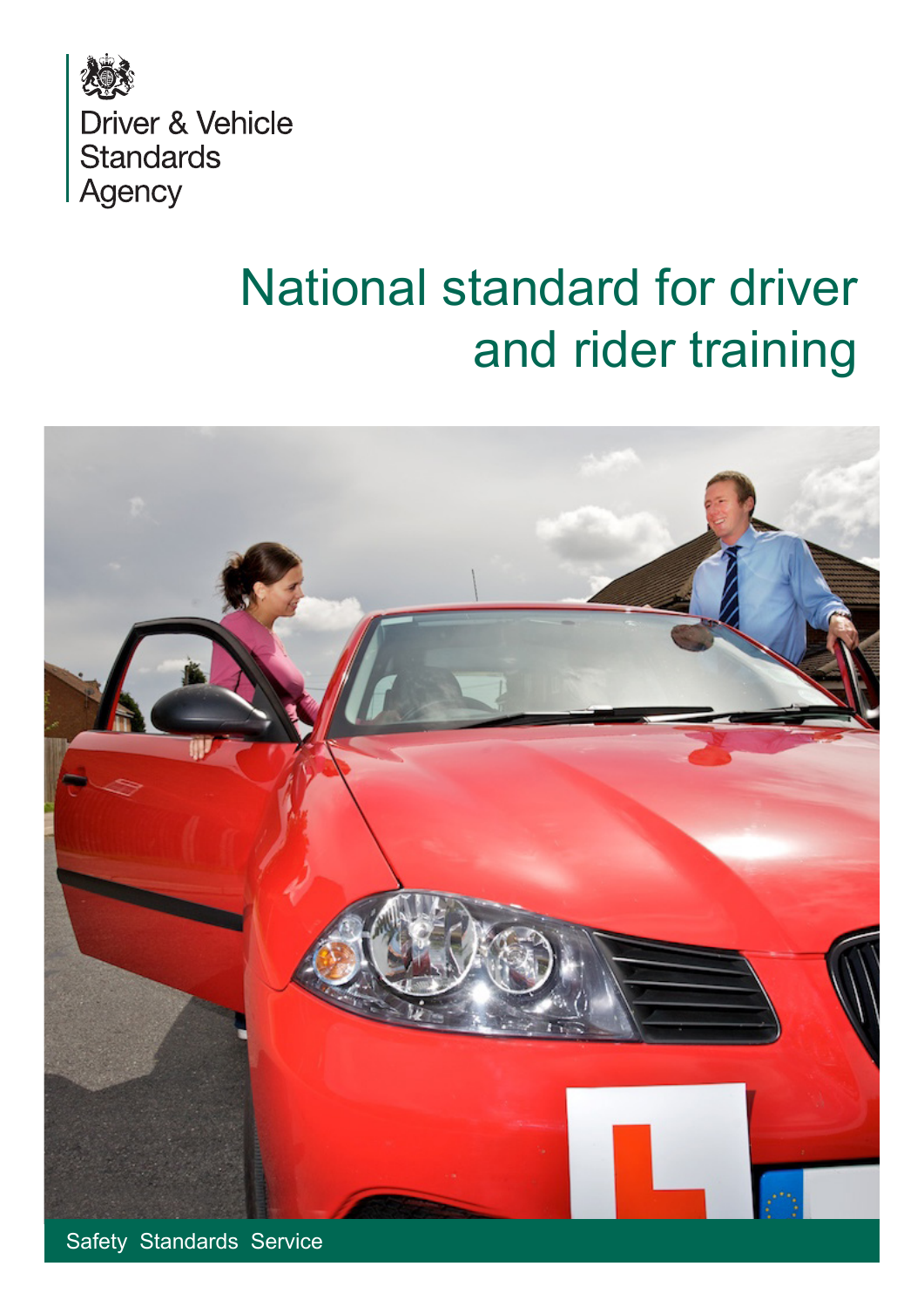# Introducing the 'National standard for driver and rider training'

This national standard sets out the skills, knowledge and understanding needed to deliver a programme of driver/rider training. It covers training for drivers or riders of all types of cars, light vans, motorcycles and mopeds for use on the road. It covers training for licence acquisition and post-test driving/riding programmes.

The standard assumes that any person wishing to teach somebody to drive or ride has

- a current driving/riding licence
- mastered all the competences set out in roles 1 to 4 of the 'National standard for driving cars and light vans (category B)' or the 'National standard for riding mopeds and motorcycles (category A)'
- demonstrated competence in role 5 of the 'National standard for driving cars and light vans (category B)' or the 'National standard for riding mopeds and motorcycles (category A)'

In other words it assumes that they have maintained and improved their competence, at both the theoretical and practical levels, since they acquired their licence. Candidates will be expected to demonstrate at least level 3 competence.

This standard sets out the knowledge, skills and understanding needed to deliver successful learning. It talks about instructors delivering agreed syllabuses using a 'client-centred' approach. The Standard talks mainly about the skills, knowledge and understanding required to work 'in-car' (or 'on bike') but also acknowledges that some driver/rider training organisations may opt to deliver part of any given syllabus to a classroom group. The knowledge, skills and understanding that apply in the classroom have therefore been included, but not all instructors will choose to train in this way. For motorcycle instructors, however, group delivery in a classroom (or similar training environment) is a core skill.

The standard includes some of the skills, knowledge and understanding needed by trainers of instructors (such as role play). It assumes higher level assessment skills will be covered by a standard assessor unit.

As with all of the Driver and Vehicle Standards Agency's (DVSA's) standards, this standard is expected to change in response to further evidence that may emerge and to peer comment. It is expected that the range of units will be extended to cover specialist areas such as the Equality Act and the delivery of remedial programmes.

Note:

These units were used as the basis for redefining the Driver Training National Occupational Standards, which are used to develop any driver training qualifications.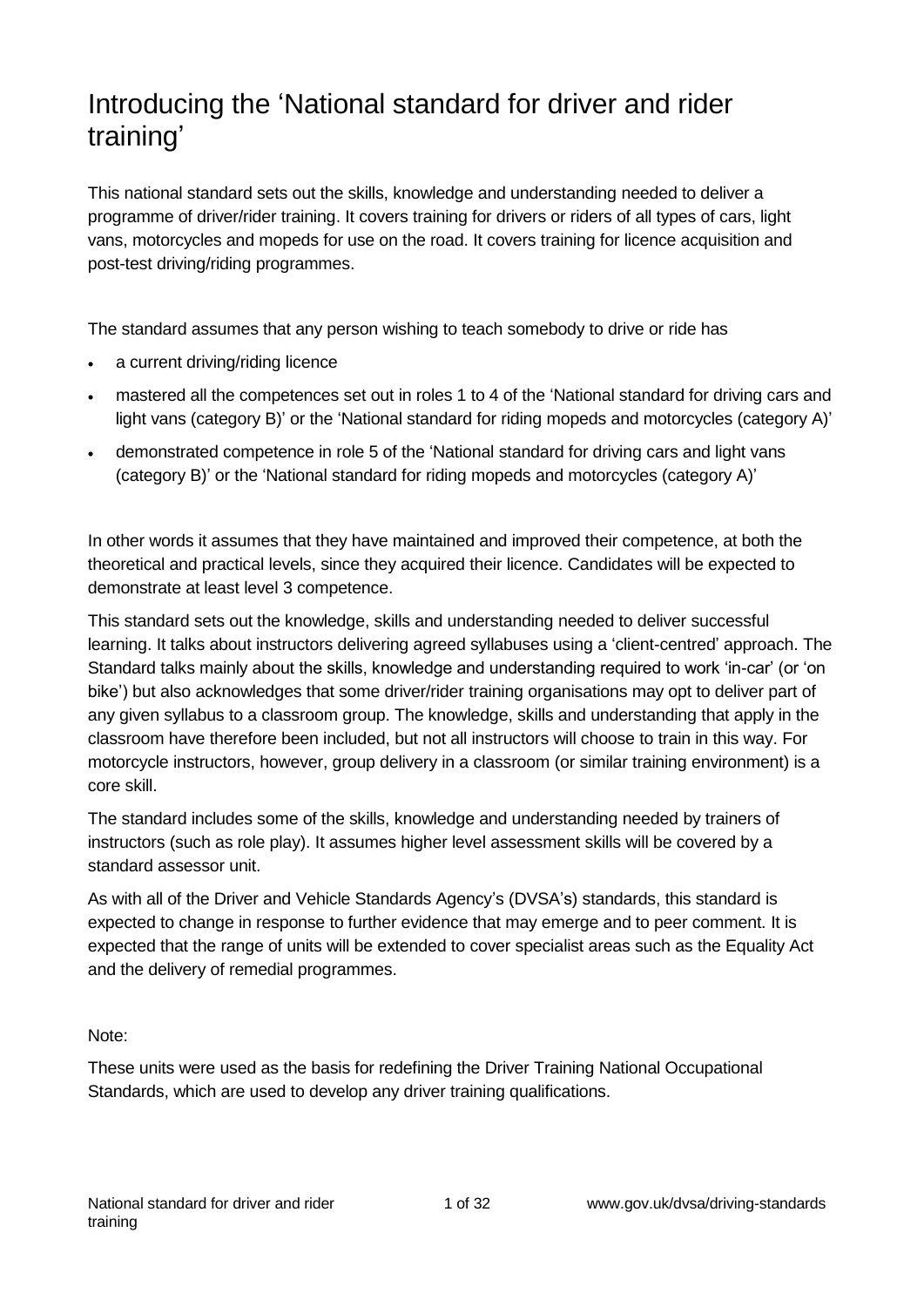### **Unit 1 – Prepare to train learner driver/riders – meet all legal requirements**

### What this unit is about

This unit is about confirming that you meet all the legal requirements before you start delivering training. These cover

- the vehicle or machine you intend to use
- your status as an instructor

The core of this unit is that you must know and understand what the law says about using a vehicle or machine for training purposes and about your entitlement to deliver training.

Some of the tasks may be given to other people in your organisation. However, you should still be able to confirm that the vehicle you intend to use is roadworthy and that you are legally able to carry out the training.

This unit contains two elements

- Element 6.1.1 Confirm that you comply with legal requirements
- Element 6.1.2 Confirm that the training vehicle is fit for purpose

# Who this unit is for

This unit is for instructors who train learner driver/riders.

| Your organisation | This is the company you work for or, if you are self employed, the rules you<br>have set for yourself to make sure you comply with relevant legal and<br>licensing requirements. |
|-------------------|----------------------------------------------------------------------------------------------------------------------------------------------------------------------------------|
| Vehicle           | This covers all powered means of travel, such as cars, motorcycles, vans, etc.                                                                                                   |
| Driver/rider      | This includes drivers or riders of all vehicles.                                                                                                                                 |
| Learner           | This term can indicate novice, partly trained, trained or experienced<br>driver/riders, including those who may be adding a licence category.                                    |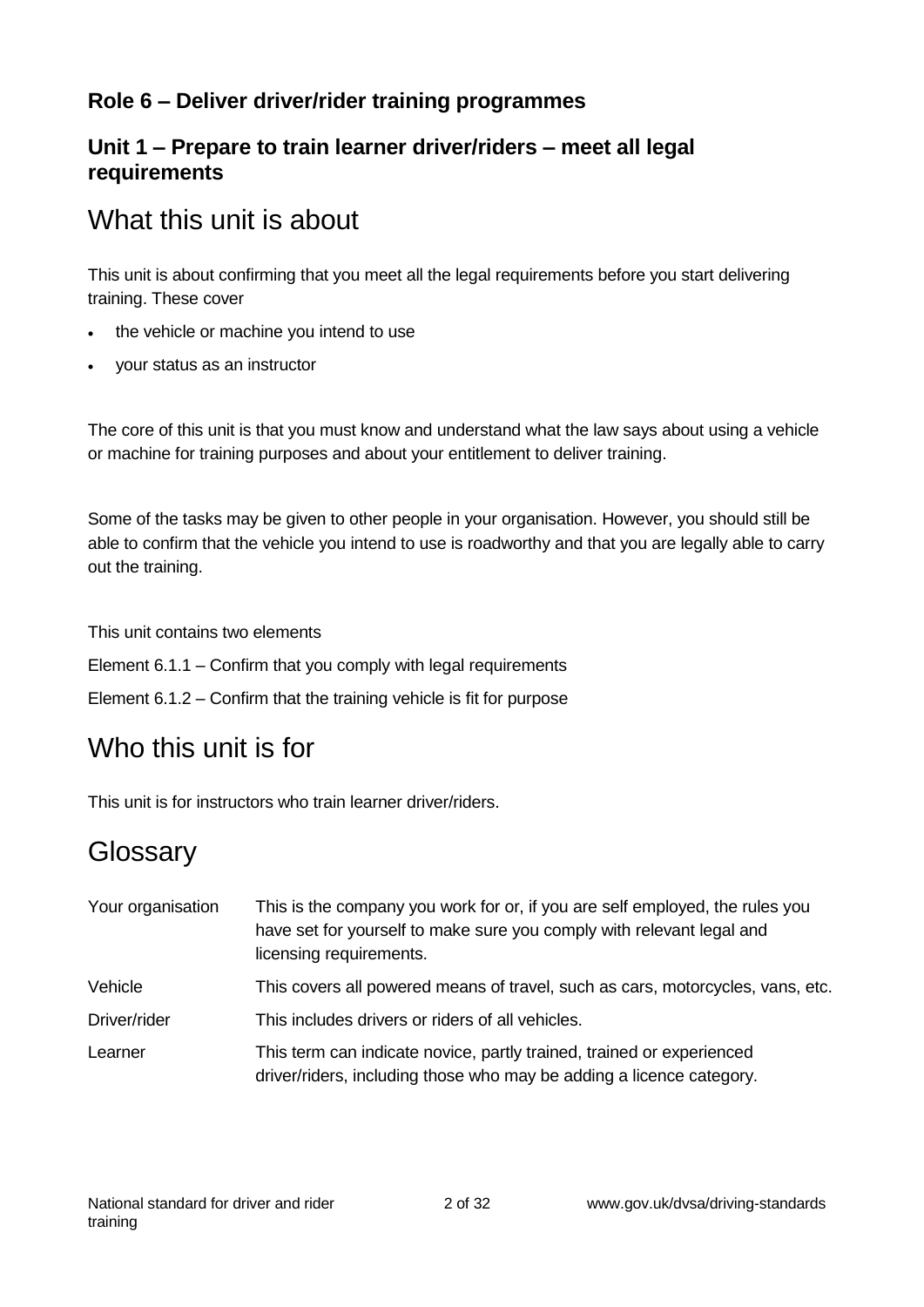### **Unit 6.1 – Prepare to train learner driver/riders – meet all legal requirements**

Element 6.1.1 – Confirm that you comply with legal requirements

# About this element

This element is about making sure that you can legally provide training. This includes licence and instructor registration requirements. You must report any change to your health or eyesight, or any convictions, to all those who legally need to know.

| <b>Performance standards</b> |                                                                                                                                                                                                                                                                           | Knowledge and understanding requirements                                                                              |
|------------------------------|---------------------------------------------------------------------------------------------------------------------------------------------------------------------------------------------------------------------------------------------------------------------------|-----------------------------------------------------------------------------------------------------------------------|
| You must be able to          |                                                                                                                                                                                                                                                                           | You must know and understand                                                                                          |
|                              | 1. confirm that you hold a current, valid<br>licence to drive or ride the training                                                                                                                                                                                        | a. the licence regulations that apply to the<br>training vehicle you are using                                        |
|                              | vehicle<br>2. confirm that you are registered as an<br>instructor with the appropriate body or<br>bodies, or that you are exempt from<br>registration                                                                                                                     | b. whether there are requirements to<br>belong to a register of instructors for the<br>training vehicle you are using |
|                              |                                                                                                                                                                                                                                                                           | c. the legal requirements and conditions<br>that apply to gaining and maintaining                                     |
| 3.                           | comply with organisational and legal<br>requirements to report any change to<br>your status as an instructor, such as<br>convictions<br>medical conditions<br>changes to your eyesight<br>4. display your current instructor<br>registration certificate, or have it with | registration to any appropriate body or<br>bodies                                                                     |
|                              |                                                                                                                                                                                                                                                                           | d. the types of offence you must report<br>under organisational or legal                                              |
|                              |                                                                                                                                                                                                                                                                           | requirements and how they affect your<br>status as an instructor                                                      |
|                              |                                                                                                                                                                                                                                                                           | e. how changes to your health or your<br>eyesight may affect your status as an<br>instructor                          |
|                              | you, in line with legal requirements                                                                                                                                                                                                                                      | f.<br>the eyesight requirements that apply for<br>the training vehicle you are using                                  |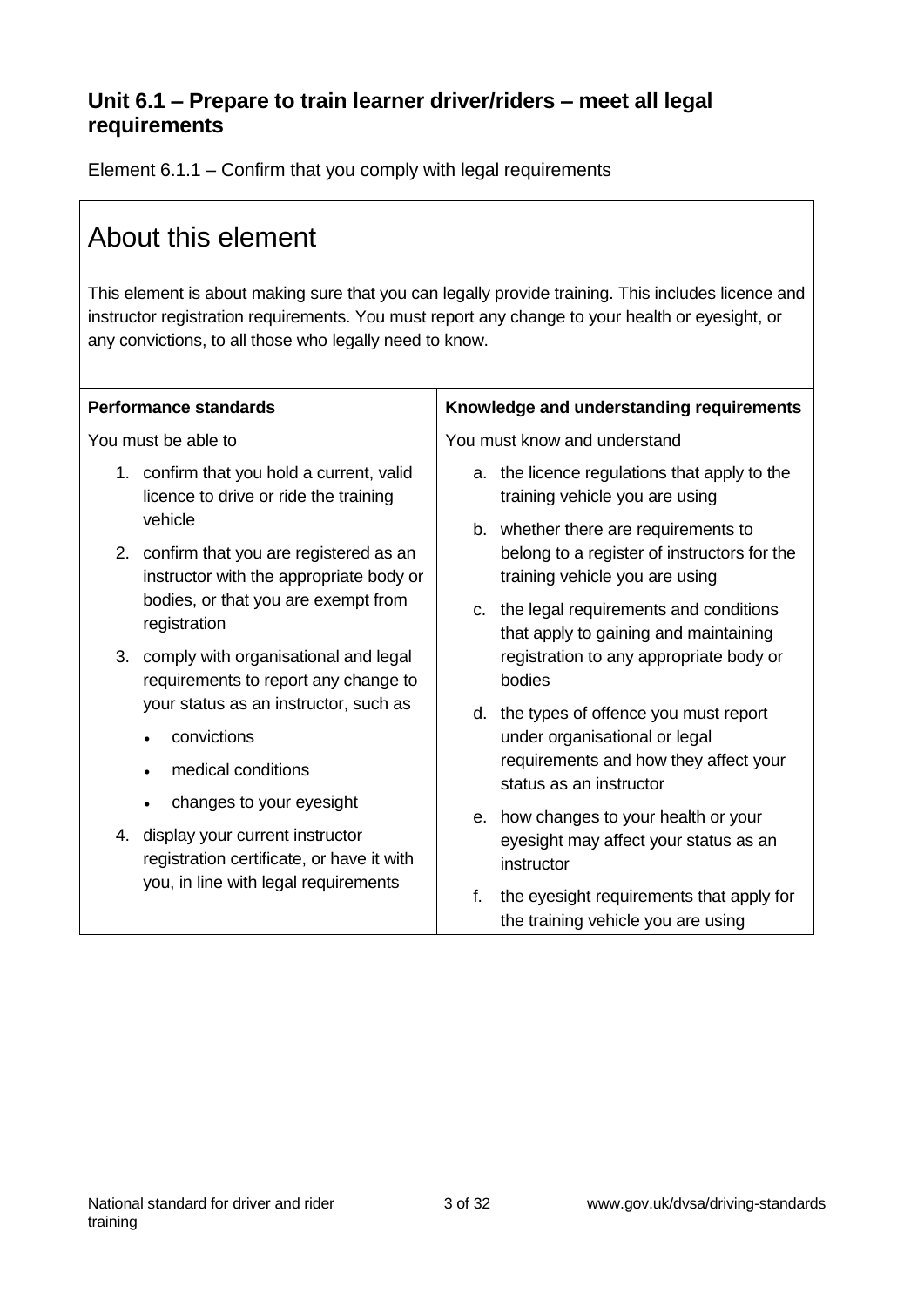### **Unit 6.1 – Prepare to train learner driver/riders – meet all legal requirements**

Element 6.1.2 - Confirm that the training vehicle is fit for purpose

# About this element

This element is about making sure the training vehicle meets the relevant legal and organisational requirements for roadworthiness. Where the vehicle is a motorcycle or moped, it should also be suitable for the rider. You should confirm that all necessary documentation is available and valid. You should also be aware of any requirements for a minimum test vehicle (MTV). Routine maintenance and recognising any faults with the vehicle are also covered.

When using a vehicle provided by the learner there are clearly limits to how far you can go in carrying out checks and taking corrective actions. You should still confirm that the vehicle meets MTV requirements, check the documentation, carry out basic safety checks, such as those on tyres and lights, and make sure that L plates (or D plates in Wales) are displayed correctly.

#### **Performance standards**

You must be able to

- 1. make sure that any vehicle used for training purposes
	- meets the minimum test vehicle requirements
	- is correctly marked
- 2. make sure that any ancillary equipment fitted to the vehicle, such as dual controls, satellite navigation systems<sup>1</sup> or other electronic aids, is
	- legally compliant
	- fit for purpose
- 3. make sure that insurance is in place to cover driver/rider-training, and where appropriate driver/rider-testing, in the vehicle as adapted
- 4. confirm all other vehicle

1

#### **Knowledge and understanding requirements**

You must know and understand

- a. minimum test vehicle (MTV) requirements for licence acquisition practical tests
- b. the legal requirement to identify a vehicle being used for on-road training of provisional licence holders, by fitting L/D plates
- c. how to check the operation of equipment such as dual controls
- d. any legal requirements or restrictions that apply to the fitting and use of ancillary equipment and how to make sure it can be used safely and with the minimum of distraction
- e. what insurance you must have in place to deliver driver/rider-training for the vehicle involved

National standard for driver and rider training 4 of 32 www.gov.uk/dvsa/driving-standards  $1$  DVSA is aware that satellite navigation systems can take a variety of forms; embedded within the manufacturer's standard equipment, free-standing/post-market or smartphone app. The technology is also evolving rapidly. The use of the phrase 'satellite navigation system' in this standard is taken to mean any electronic device, of whatever format, that is used as an aid to navigation.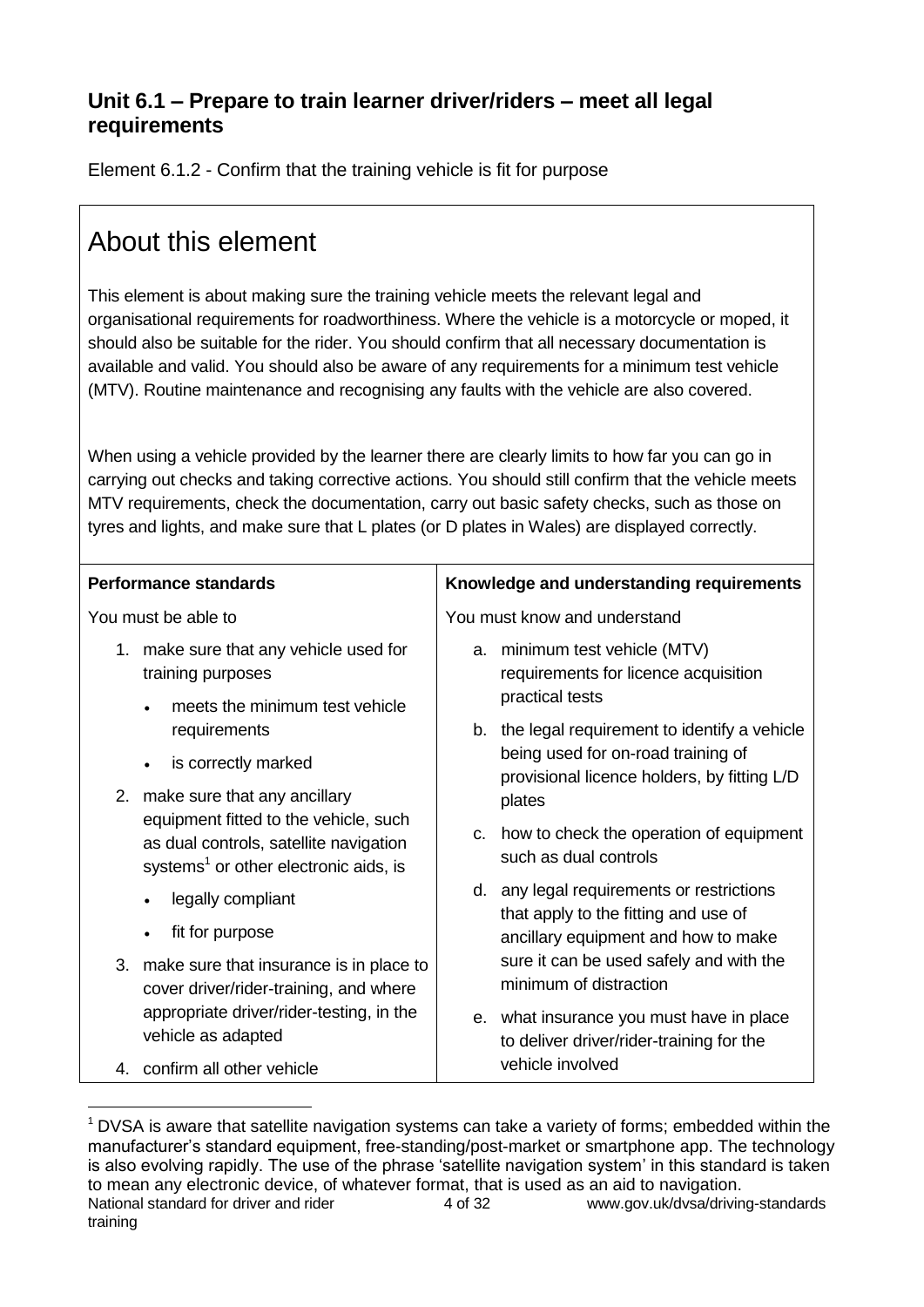|                                      | documentation (such as registration,<br>tax disc and MOT) meets legal<br>requirements                                     | the need to inform your insurance<br>f.<br>provider of any adaptations to your<br>vehicle                           |
|--------------------------------------|---------------------------------------------------------------------------------------------------------------------------|---------------------------------------------------------------------------------------------------------------------|
|                                      | 5. confirm the vehicle's service record is<br>in accordance with the supplier's or<br>your organisation's recommendations | the statutory registration, licensing and<br>q.<br>testing requirements for the vehicle                             |
|                                      | 6. carry out vehicle checks and report<br>faults or problems with the vehicle in<br>line with organisational and legal    | h. how to access the service record for the<br>vehicle and confirm that necessary<br>servicing has been carried out |
|                                      | requirements                                                                                                              | i.<br>how to access any organisational<br>checklist for the vehicle and carry out                                   |
|                                      | carry out corrective actions that are<br>7.<br>within your authority                                                      | those checks                                                                                                        |
| make other arrangements when a<br>8. | what action to take if the vehicle<br>j.                                                                                  |                                                                                                                     |
|                                      | vehicle is not fit for purpose                                                                                            | does not have all the necessary<br>$\bullet$<br>documentation                                                       |
|                                      |                                                                                                                           | has not been serviced                                                                                               |
|                                      |                                                                                                                           | fails any checks                                                                                                    |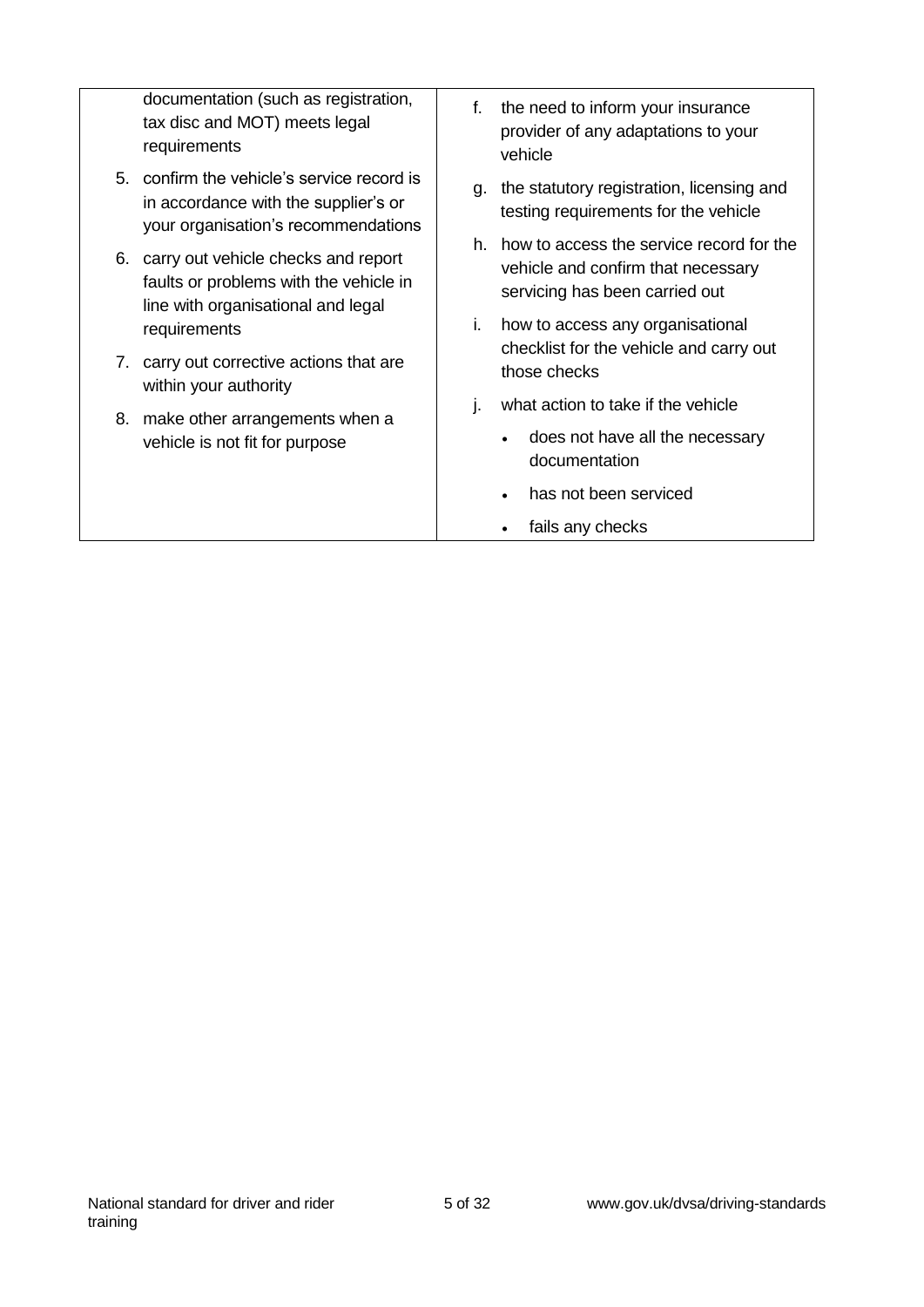### **Role 6 Unit 2 – Design learning programmes**

# What this unit is about

This unit uses a 'client-centred' learning approach. It is about maximising learning by taking into account the status, prior experience and particular needs of the learner.

This unit assumes that any instructor should be able to respond to the needs of any individual who wishes to be trained. It is unreasonable to expect an instructor to understand, and be able to respond to, the specific needs of every type of special need. However, they should be able to actively manage the process of finding alternative support in these circumstances.

Instructors may be following outline programmes designed by others. As a learner-centred instructor, however, they must be able to adjust an outline programme to meet the needs of the learner by

- taking prior learning into account
- identifying any issues or opportunities as the training progresses

They must also understand how adjustments will affect the learning outcomes of the programme. They can then make sure that no learning outcomes are missed and that learning opportunities are maximised.

# Who this unit is for

This unit is for people who train learner driver/riders of all vehicles.

| Your organisation | This is the company you work for or, if you are self employed, the rules you<br>have set for yourself so that you comply with relevant legal and licensing<br>requirements. |
|-------------------|-----------------------------------------------------------------------------------------------------------------------------------------------------------------------------|
| Vehicle           | This covers all powered means of travel, such as cars, motorcycles, vans, etc.                                                                                              |
| Driver/rider      | This includes drivers or riders of all vehicles.                                                                                                                            |
| Learner           | This term can indicate novice, partly trained, trained or experienced<br>driver/riders including those who may be adding a licence category.                                |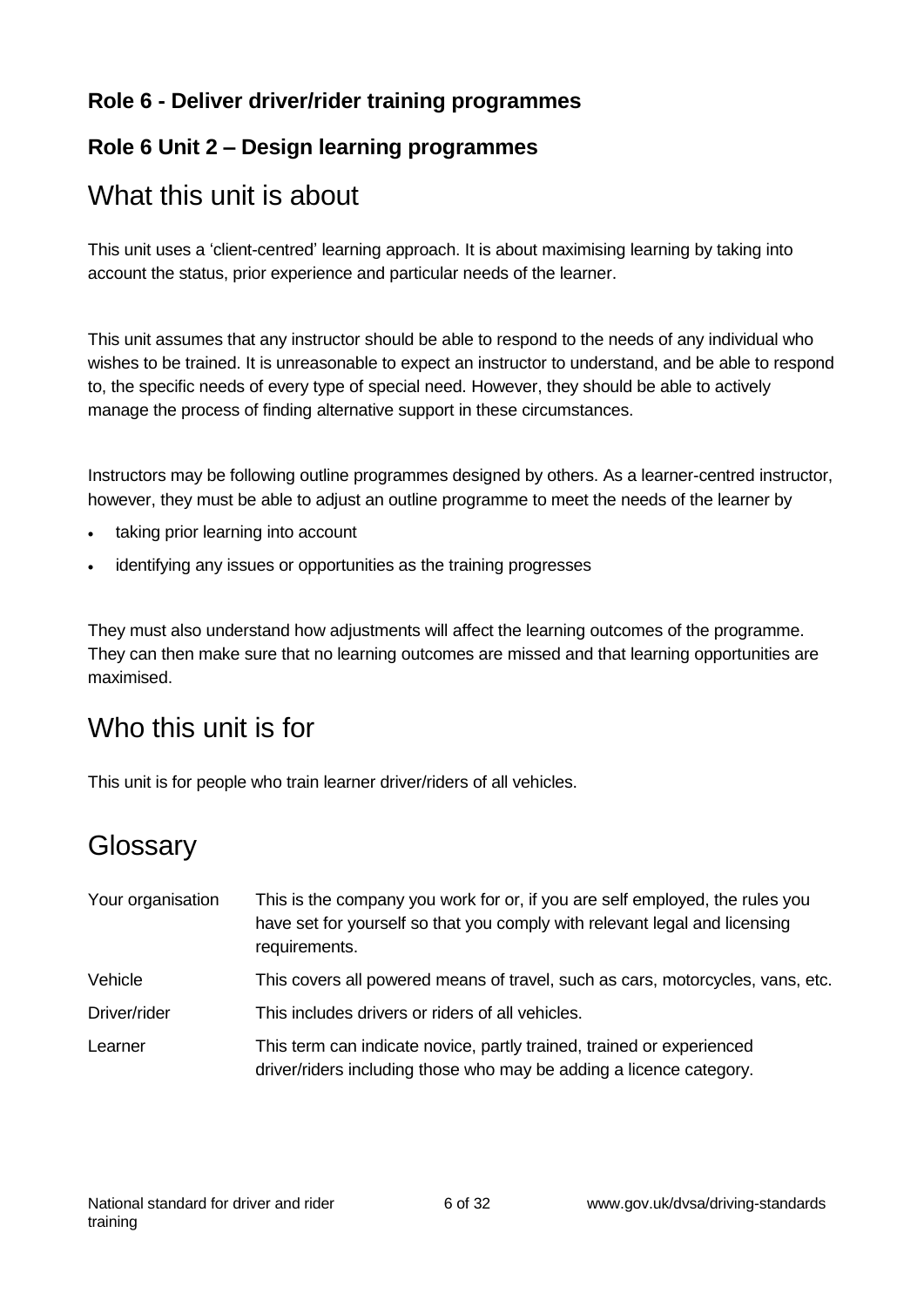## **Unit 6.2 – Design learning programmes**

| <b>Performance standards</b> |                                                                                                                                                                                                       | Knowledge and understanding requirements |                                                                                                                                                                                 |  |
|------------------------------|-------------------------------------------------------------------------------------------------------------------------------------------------------------------------------------------------------|------------------------------------------|---------------------------------------------------------------------------------------------------------------------------------------------------------------------------------|--|
| You must be able to          |                                                                                                                                                                                                       |                                          | You must know and understand                                                                                                                                                    |  |
|                              | 1. confirm that the learner holds a<br>provisional or full licence for                                                                                                                                |                                          | a. the content and principles of the relevant<br>national standard(s) for driving/riding                                                                                        |  |
|                              | the category of the training<br>vehicle<br>2. confirm that the learner's                                                                                                                              |                                          | b. the requirements of licence acquisition and the<br>content of the practical driving test for the<br>vehicle being used                                                       |  |
|                              | eyesight meets licence<br>requirements                                                                                                                                                                |                                          | c. the difference between driving, serious and<br>dangerous faults on the practical driving test                                                                                |  |
|                              | 3. identify the learning needs of<br>the learner, their initial learning<br>status and any special needs,<br>including any need for in-<br>vehicle adaptations                                        |                                          | d. the requirements of any other formal, post-test<br>assessment of driving competence                                                                                          |  |
|                              |                                                                                                                                                                                                       |                                          | e. the range of prior-learning inputs that can add to<br>the learning process and how they can be<br>featured in the way the learner is taught                                  |  |
|                              | 4. transfer the learner to an<br>appropriate colleague where<br>their learning needs exceed<br>your competence, such as                                                                               |                                          | f. the range of special needs that learners might<br>have and their broad implications for driving or<br>riding the training vehicle                                            |  |
|                              | learners with physical or<br>cognitive disabilities with which<br>you are not familiar, or where<br>you cannot provide a suitably<br>adapted vehicle                                                  | g.                                       | how cultural and religious factors may affect the<br>options available to support the learning<br>process, such as                                                              |  |
|                              |                                                                                                                                                                                                       |                                          | inability to attend sessions on particular<br>$\bullet$<br>days of the week                                                                                                     |  |
|                              | 5. plan an outline programme that<br>delivers equal opportunities<br>and access to learning,<br>including one-to-one and<br>group-based sessions where<br>suitable<br>6. create lesson plans for each |                                          | sensitivities about making eye-contact<br>$\bullet$                                                                                                                             |  |
|                              |                                                                                                                                                                                                       |                                          | the belief that it is 'bad manners' to<br>contradict the teacher                                                                                                                |  |
|                              |                                                                                                                                                                                                       |                                          | h. the options available for including non-vehicle-<br>based or third-party learning inputs in the<br>learning programme                                                        |  |
|                              | session that outline learning<br>objectives, identify any<br>resources needed and take<br>into account any special needs<br>(such as reduced                                                          | i.                                       | best practice tools, techniques, exercises and<br>activities available to support transfer of<br>ownership of the learning process and delivery<br>of desired learning outcomes |  |
|                              | concentration spans or fatigue<br>due to physical conditions)                                                                                                                                         | j.                                       | the ethical issues involved in the use of<br>psychometric tools                                                                                                                 |  |
|                              | 7. make sure that any resources<br>in the plan will be available,<br>including e-learning and third-<br>party providers                                                                               |                                          | k. the learning resources available to support<br>driver/rider learning in general and those with<br>special needs in particular                                                |  |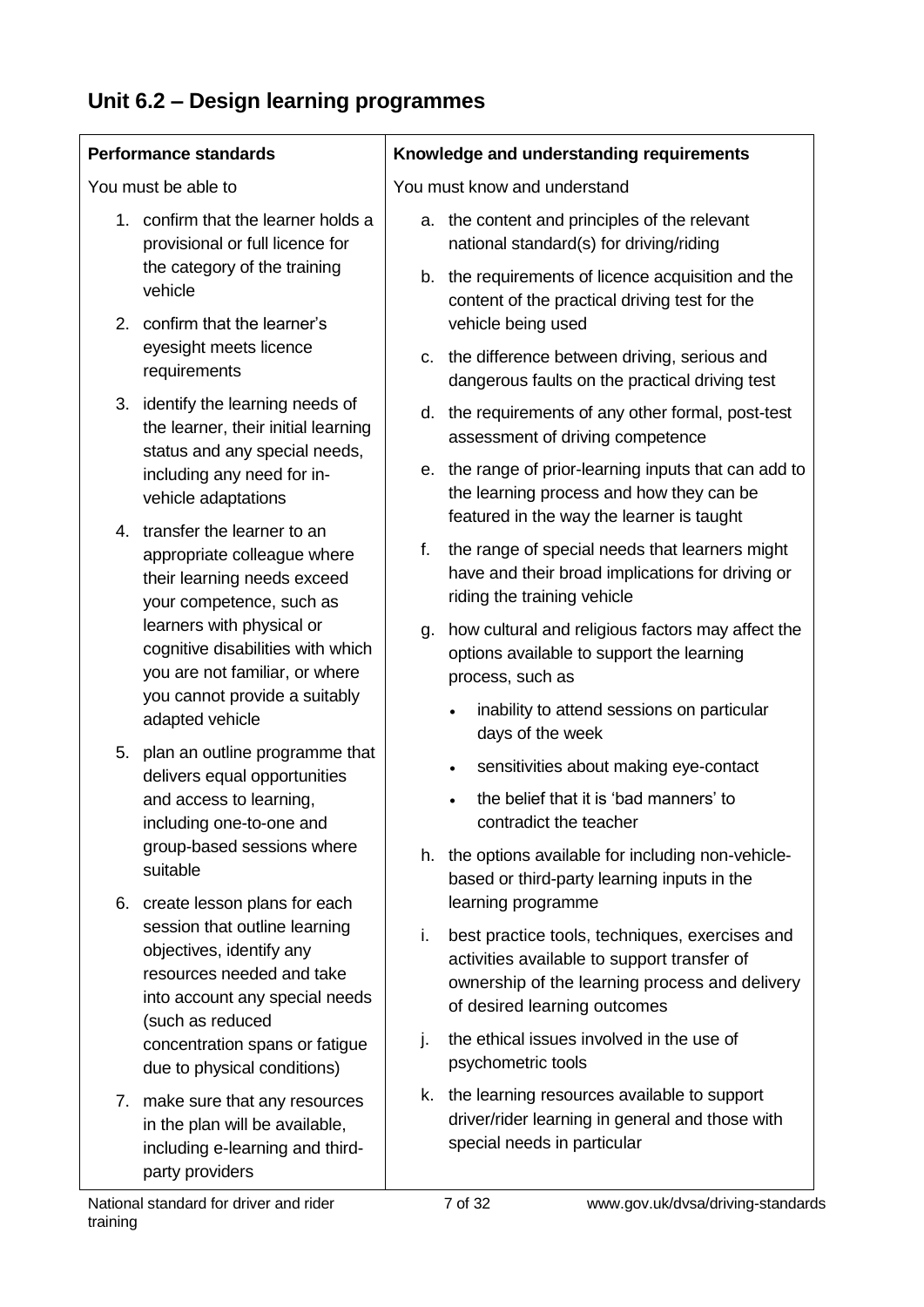|  | 8. include competent third parties,<br>where this will benefit the                                              | I. | how to draw up learning programmes that cater<br>for different learning styles and needs, including                                                                   |
|--|-----------------------------------------------------------------------------------------------------------------|----|-----------------------------------------------------------------------------------------------------------------------------------------------------------------------|
|  | learner                                                                                                         |    | literacy issues                                                                                                                                                       |
|  | 9. agree roles and responsibilities<br>of any third-party providers,                                            |    | numeracy issues<br>$\bullet$                                                                                                                                          |
|  | including how they will record                                                                                  |    | language issues<br>$\bullet$                                                                                                                                          |
|  | and pass on relevant                                                                                            |    | physical disabilities<br>$\bullet$                                                                                                                                    |
|  | information                                                                                                     |    | cognitive disabilities                                                                                                                                                |
|  | 10. where accompanying<br>driver/riders are involved,<br>specify how they can best<br>support each stage of the |    | m. how to plan routes for on-road training sessions<br>that provide safe, legal and effective learning<br>opportunities                                               |
|  | programme<br>11. where applicable, specify how                                                                  | n. | how to manage effective working relationships<br>with other providers                                                                                                 |
|  | parents, guardians, partners or                                                                                 |    | o. the law on accompanying driver/riders                                                                                                                              |
|  | carers can support learners<br>with physical or cognitive<br>disabilities                                       | p. | how to maximise the contribution of an<br>accompanying driver or rider to a learning<br>programme                                                                     |
|  | 12. specify how you will review<br>learner progress and<br>programme effectiveness                              | q. | where appropriate, how to foster effective<br>relationships with the parents, guardians,<br>partners or carers of learners with physical or<br>cognitive disabilities |
|  |                                                                                                                 | r. | how to monitor and review learning<br>programmes in the light of                                                                                                      |
|  |                                                                                                                 |    | learners' changing needs<br>$\bullet$                                                                                                                                 |
|  |                                                                                                                 |    | learners' progress                                                                                                                                                    |
|  |                                                                                                                 |    | any formative assessment requirements                                                                                                                                 |
|  |                                                                                                                 | s. | how to gather the learners' views of the learning<br>process                                                                                                          |
|  |                                                                                                                 |    | formally and informally                                                                                                                                               |
|  |                                                                                                                 |    | while maintaining confidentiality and trust<br>٠                                                                                                                      |
|  |                                                                                                                 |    | while remaining within the stated learning<br>objectives                                                                                                              |
|  |                                                                                                                 | t. | how to manage confidentiality and data security<br>requirements for learning programmes                                                                               |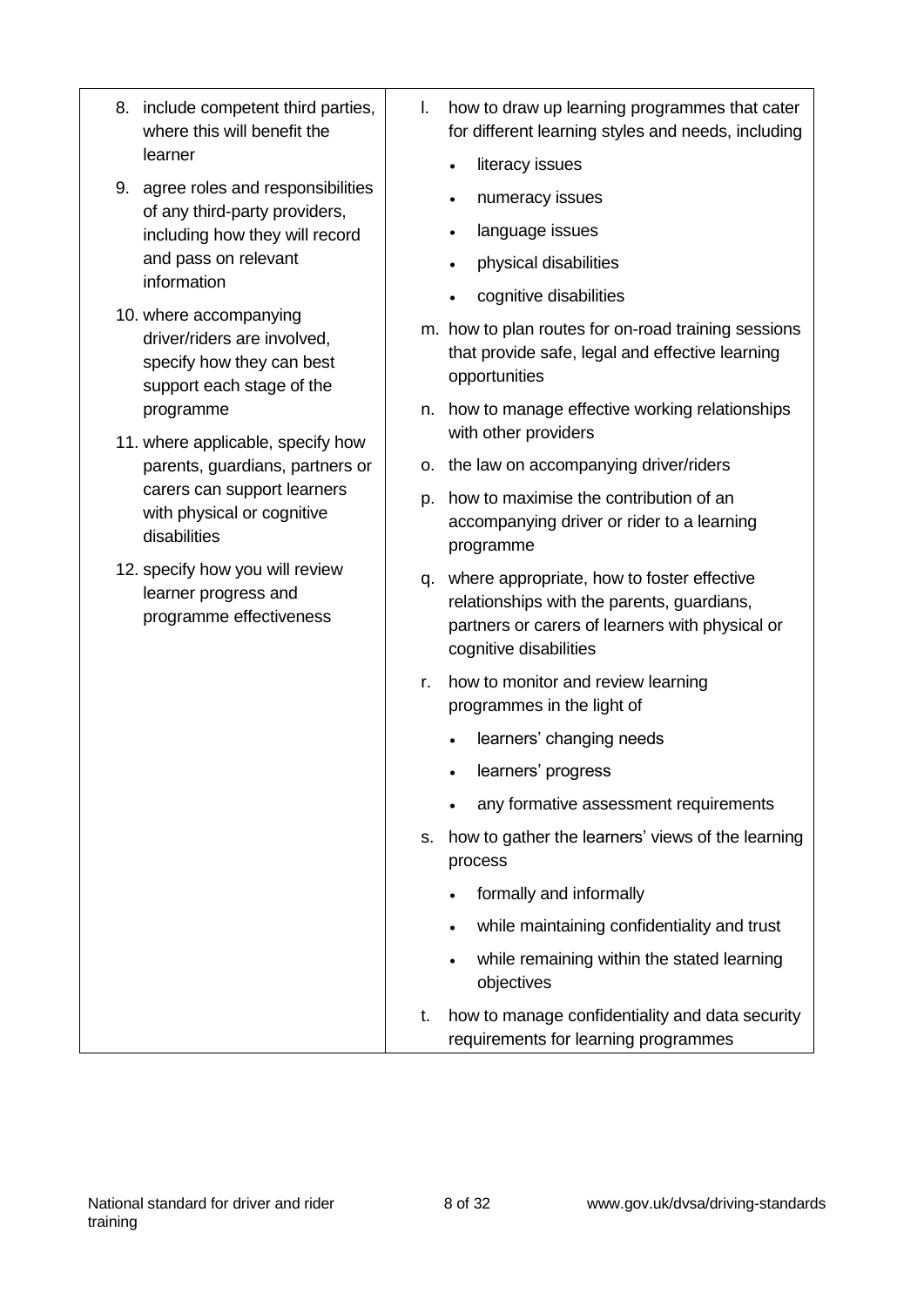### **Role 6 Unit 3 – Enable safe and responsible driving/riding**

# What this unit is about

This unit is about helping and supporting a learner to acquire the skills, knowledge and understanding that they need to drive safely and responsibly throughout their driving career. This means that the unit is not just about teaching a learner to pass a test. Instead, it is about developing the learner's competence and their willingness to continue the learning process beyond their test.

The competences which go to make up this unit are presented in four elements. However, it is important to understand that the first three of these elements represent different aspects, or layers, of a single, integrated, approach; an approach known as 'client-centred learning'<sup>2</sup>. It is not really possible or meaningful to attempt to demonstrate these competences in isolation.

The fourth element, which is about group-based learning (typically but not always in a classroom environment) shares the 'client-centred' approach. However, it is presented here as a separate element to reflect the fact that some instructors may choose to never work in this environment.

Client-centred learning is not about the learner taking charge of the learning process and deciding what is going to happen. Instead it is about creating a conversation between the learner and the instructor that is based on mutual respect. This approach is based on the idea that people resist taking on new understandings and resist modifying their behaviour if

- the person who is trying to teach them fails to respect and value their idea of who they are
- the person delivering the learning is not seen as 'genuine'
- the person delivering the learning is not seen as having legitimate authority

In the context of learning to drive or ride, the instructor brings to the learning process their hardearned knowledge, understanding and experience. If they rely simply on telling the learner what they should do they will probably be able to teach them enough to pass their test. However, all the evidence suggests that learners in this sort of relationship do not really change the way they think and quickly forget what they have been taught. There is a better chance of a long-lasting change in understanding and behaviour if the instructor

- presents their knowledge, understanding and experience clearly and effectively
- listens to the learner's reactions to that input
- helps the learner to identify any obstacles to understanding and change
- supports the learner to identify strategies for overcoming those obstacles for themselves

<u>.</u>

 $2$  In this context the phrase 'client-centred' is taken to mean, broadly, the same thing as 'studentcentred' or 'learner-centred'.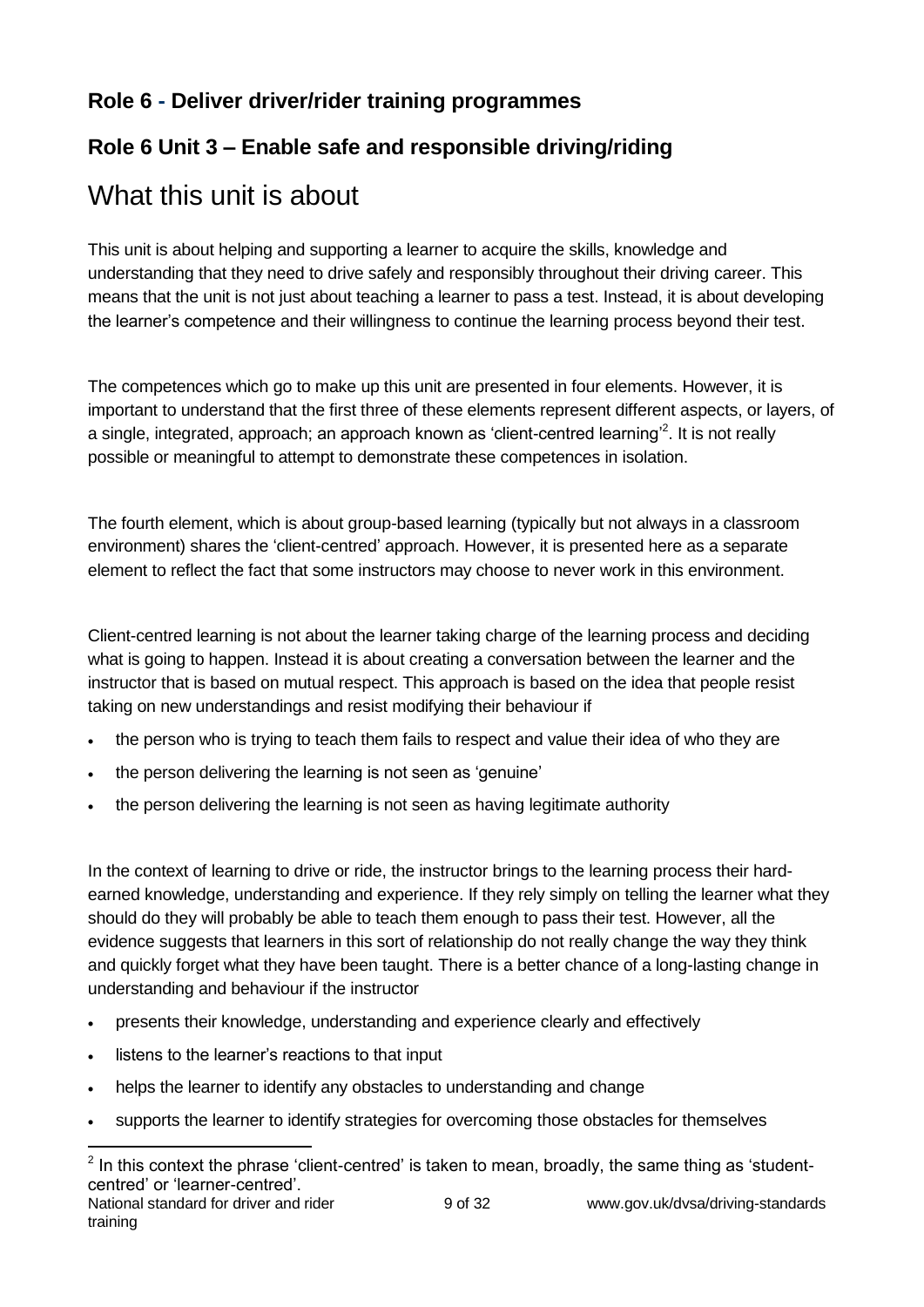In this context this unit is not about teaching learners to perform driving or riding tasks in particular ways. While it is reasonable to encourage learners to practise particular methods for performing a given task, because there are clearly explainable benefits to that method, the outcome of the learning process should be that the learner has developed a safe and responsible method which they can apply consistently and reliably; not that they have learnt any one specified method.

This unit contains four elements

Element 6.3.1 – Create a climate that promotes learning

Element 6.3.2 – Explain and demonstrate skills and techniques

Element 6.3.3 – Coach

Element 6.3.4 – Facilitate group-based learning

### Who this unit is for

This unit is for people who train learner driver/riders of all vehicles.

| Your organisation | This is the company you work for or, if you are self employed, the rules you<br>have set for yourself to ensure that you comply with relevant legal and<br>licensing requirements. |
|-------------------|------------------------------------------------------------------------------------------------------------------------------------------------------------------------------------|
| Vehicle           | This covers all powered means of travel, such as cars, motorcycles, vans, etc.                                                                                                     |
| Driver/rider      | This includes drivers or riders of all vehicles.                                                                                                                                   |
| Learner           | This term can indicate novices, partly trained, trained or experienced<br>driver/riders including those who may be adding a licence category.                                      |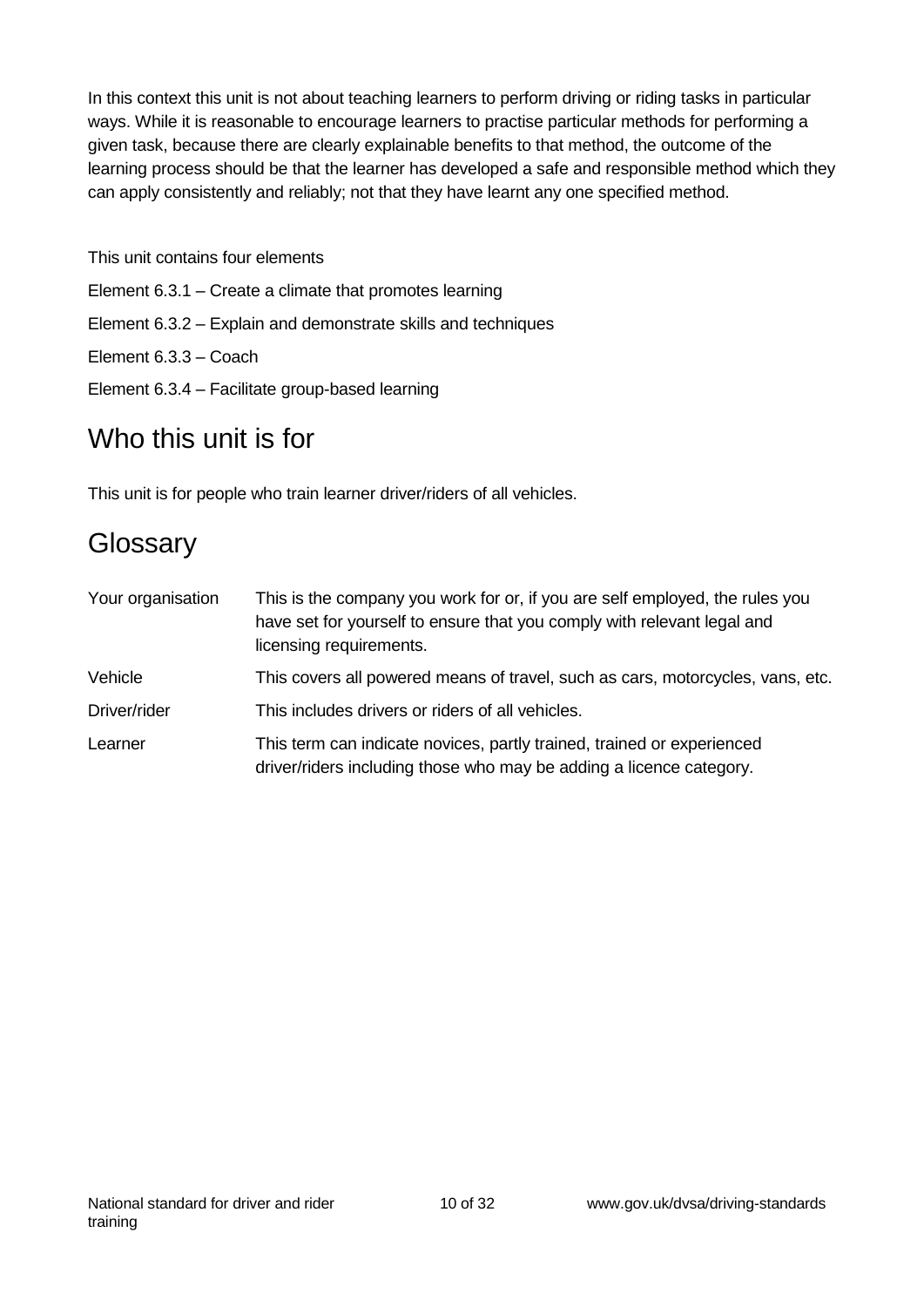### **Unit 6.3 – Enable safe and responsible driving/riding**

Element 6.3.1 – Create a climate that promotes learning

# About this element

This element is about creating a relationship with the learner, and a context for their learning, that helps them to take ownership of their learning process. It is the foundation on which the next two elements are built.

This approach is based on the understanding that learners who

- are not engaged by the training
- just receive information

are less well equipped to deal with the wide range of challenges they will meet, when they drive independently, than those who are supported to be active learners.

The element is also about ensuring that every learner has access to the same learning opportunities and is treated with equal respect.

| Knowledge and understanding requirements                                                               |
|--------------------------------------------------------------------------------------------------------|
| You must know and understand                                                                           |
| a. how to ensure and improve good verbal<br>and/or non-verbal communication, such                      |
| as by                                                                                                  |
| using good eye-contact (where this is<br>culturally acceptable)                                        |
| using consistent language<br>$\bullet$                                                                 |
| breaking things into manageable<br>pieces                                                              |
| using graphics, pictures and other<br>$\bullet$<br>visual aids to reinforce your words                 |
| b. the content and principles of the relevant<br>national standard for driving/riding                  |
| c. the evidence that indicates that an active                                                          |
| and lifelong approach to learning<br>reduces the risk of crashes and the long-<br>term cost of driving |
|                                                                                                        |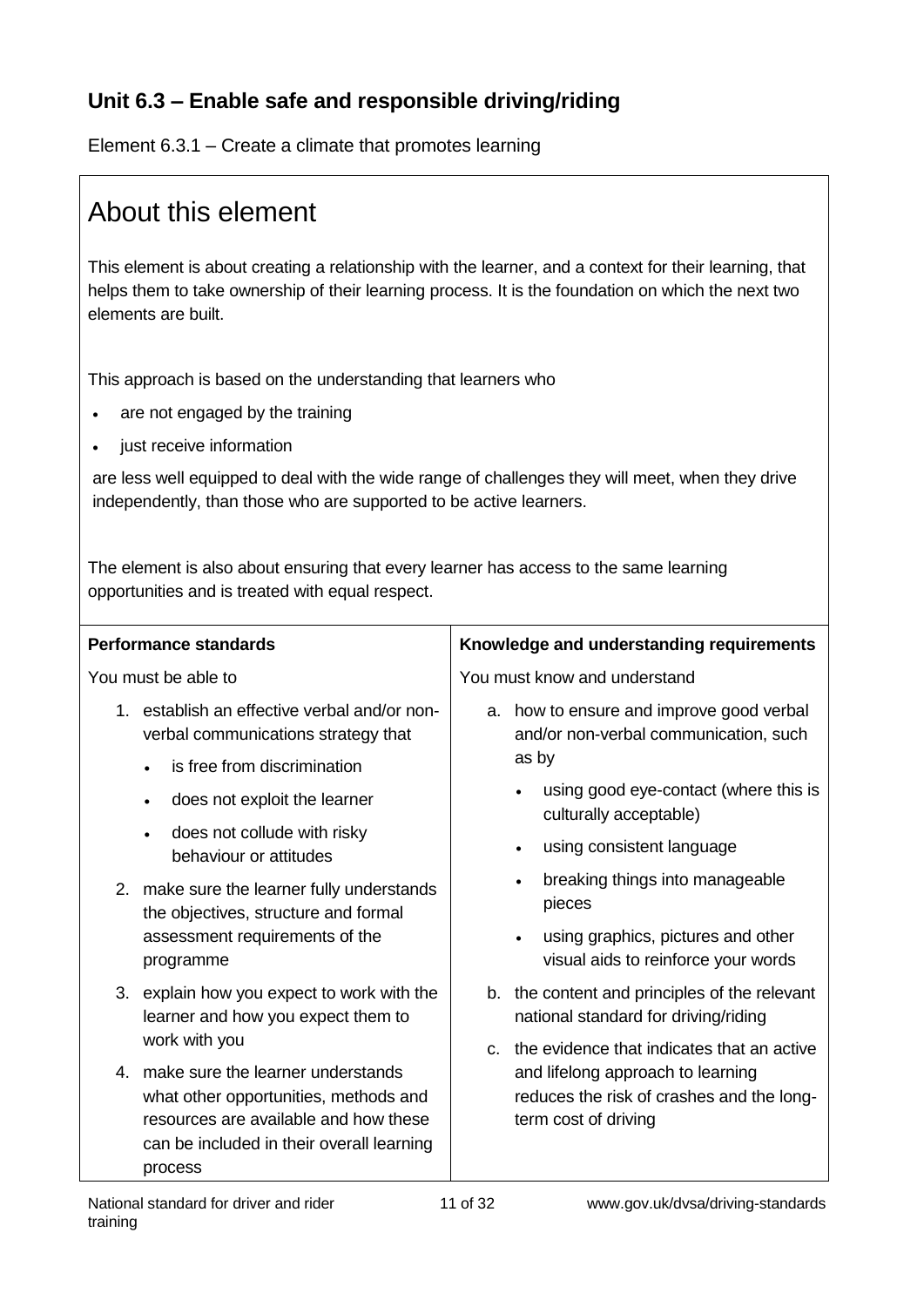|  | 5. where appropriate, explain how parents,<br>guardians, partners or carers can<br>support learners with physical or |                                                                                                              |    | d. how to set clear guidelines for<br>acceptable behaviour within the learning<br>environment                                                              |
|--|----------------------------------------------------------------------------------------------------------------------|--------------------------------------------------------------------------------------------------------------|----|------------------------------------------------------------------------------------------------------------------------------------------------------------|
|  |                                                                                                                      | cognitive disabilities<br>6. where a driver accompanies the learner<br>on private practice, explain how they |    | e. the effect of your own assumptions<br>about particular groups within society on<br>your ability to deliver effective learning                           |
|  |                                                                                                                      | can be most effective in supporting the<br>learner<br>7. explain how you intend to monitor and               | f. | the role of 'individual learning plans' and<br>similar models for agreeing ways forward<br>within learning programmes                                      |
|  |                                                                                                                      | review the learner's progress during the<br>programme<br>8. agree the details of the learning plan           |    | g. how to identify and deal with possible<br>barriers to learning and achievement,<br>including                                                            |
|  |                                                                                                                      | with the learner                                                                                             |    | delivery methods                                                                                                                                           |
|  |                                                                                                                      | within the constraints of the overall<br>programme                                                           |    | times                                                                                                                                                      |
|  |                                                                                                                      | with the understanding that you may                                                                          |    | location                                                                                                                                                   |
|  |                                                                                                                      | work with the learner to agree<br>changes if required                                                        |    | lack of support for people with<br>special needs                                                                                                           |
|  |                                                                                                                      |                                                                                                              |    | lack of facilities                                                                                                                                         |
|  |                                                                                                                      |                                                                                                              |    | h. how to explain the objectives and<br>structure of a learning programme, and<br>your choice of methods, in a way that is<br>appropriate for each learner |
|  |                                                                                                                      |                                                                                                              | i. | how to include accompanying<br>driver/riders in the learning process in a<br>way that reinforces learning outcomes                                         |
|  |                                                                                                                      |                                                                                                              | j. | the scope for flexibility within the<br>programme                                                                                                          |
|  |                                                                                                                      |                                                                                                              |    | k. the credibility of the licence acquisition<br>process with key stakeholders such as<br>parents or employers                                             |
|  |                                                                                                                      |                                                                                                              |    | the credibility of post-test assessments<br>of driving competence with key<br>stakeholders such as parents or<br>employers                                 |
|  |                                                                                                                      |                                                                                                              |    | m. external influences on the learner's<br>attitude to the learning process, such as<br>economic factors and peer pressure                                 |
|  |                                                                                                                      |                                                                                                              |    |                                                                                                                                                            |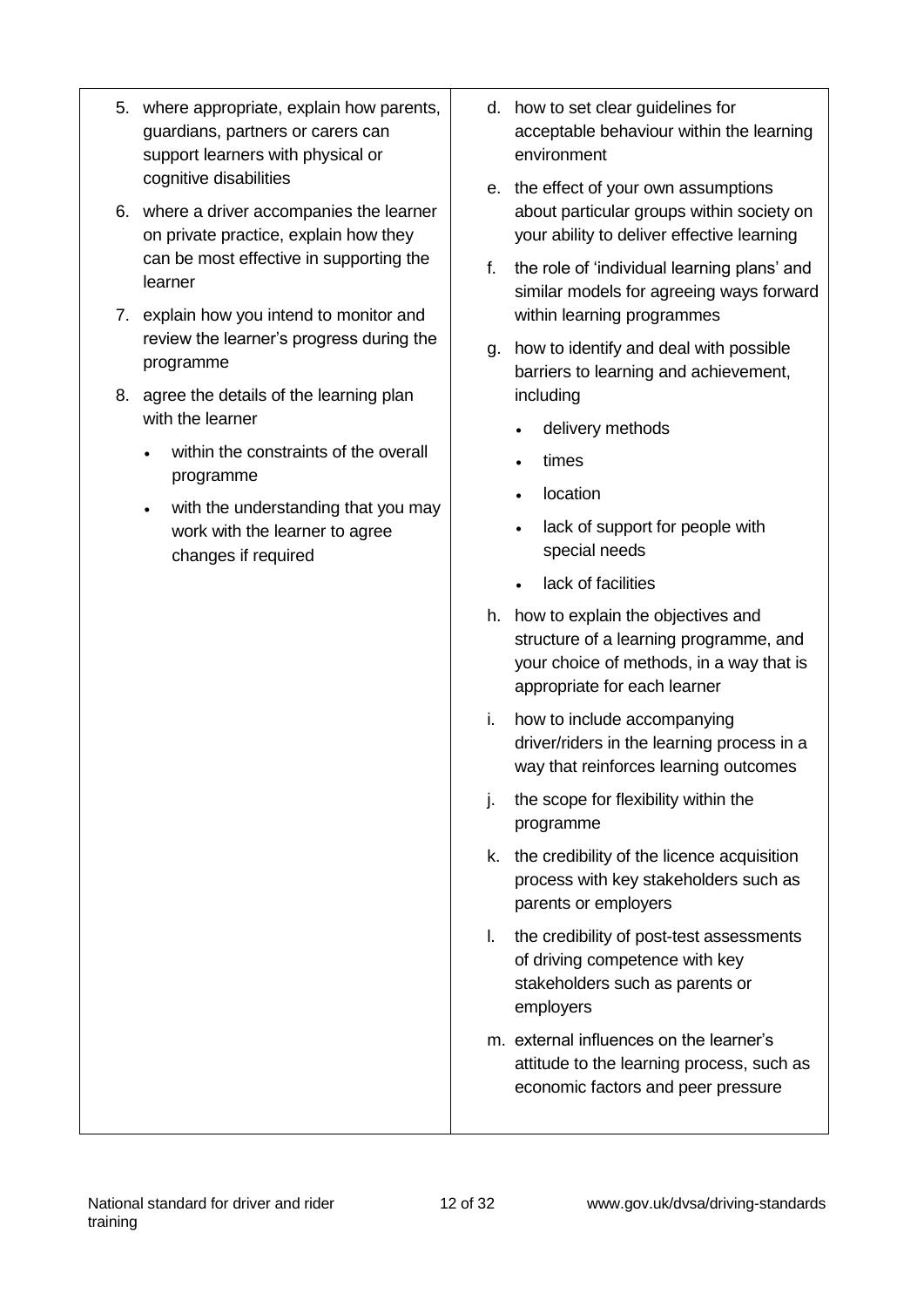### **Unit 6.3 – Enable safe and responsible driving/riding**

Element 6.3.2 - Explain and demonstrate skills and techniques

# About this element

Within the learner-centred approach, there is a legitimate role for well delivered explanation and demonstration. This element sets out the standards for this. Instructors should be able to provide clear, realistic and reliable demonstrations of how to apply practical skills – both stationary and moving. They should be able to explain what they are doing and why they are doing it. Having provided such demonstrations, they should then be able to support the learner in practising the skills and give them feedback.

The element assumes that the process of learning practical skills is helped if the learner understands the reasons why a particular skill is necessary.

| <b>Performance standards</b> |                                                                                                                                                            | Knowledge and understanding requirements |                                                                                                                                          |
|------------------------------|------------------------------------------------------------------------------------------------------------------------------------------------------------|------------------------------------------|------------------------------------------------------------------------------------------------------------------------------------------|
| You must be able to          |                                                                                                                                                            |                                          | You must know and understand                                                                                                             |
|                              | 1. select suitable locations for delivering<br>demonstrations                                                                                              |                                          | a. how to deliver an explanation or<br>demonstration so that the learner gains                                                           |
| 2.                           | provide timely and appropriate<br>explanations and demonstrations of the                                                                                   |                                          | the maximum learning, taking into<br>account different learning styles                                                                   |
|                              | skills and techniques required to drive or<br>ride a vehicle safely and responsibly,<br>including the use of adaptations where                             |                                          | b. how to make sure that the learner<br>understands the purpose and content of<br>any explanation or demonstration                       |
|                              | fitted<br>3. encourage learners to ask questions<br>and, where necessary, repeat or alter                                                                  |                                          | c. how to assess whether a location is<br>suitable for the demonstration of a skill or<br>technique                                      |
| $\mathbf{A}$                 | your answer so that they understand<br>make sure that the learner understands<br>any theory that links to on-road<br>application of the skill or technique |                                          | d. that while frequent explanations and<br>demonstrations can be supportive for<br>some learners, for others this may be<br>demotivating |
| 5.                           | being taught<br>make sure that learners have enough                                                                                                        |                                          | e. how to overcome the limitations of the in-<br>vehicle environment <sup>3</sup>                                                        |
|                              | opportunities to practise the skill<br>demonstrated                                                                                                        | f.                                       | how to provide explanations and<br>demonstrations in practical driving skills                                                            |
|                              | 6. give feedback to learners that helps                                                                                                                    |                                          | while stationary                                                                                                                         |

<sup>1</sup>  $3$  Those training motorcycle or moped riders face particular challenges when delivering on-road training. In this context this element should be taken to include the use of two-way radio and any other similar devices that enable machine to machine communication.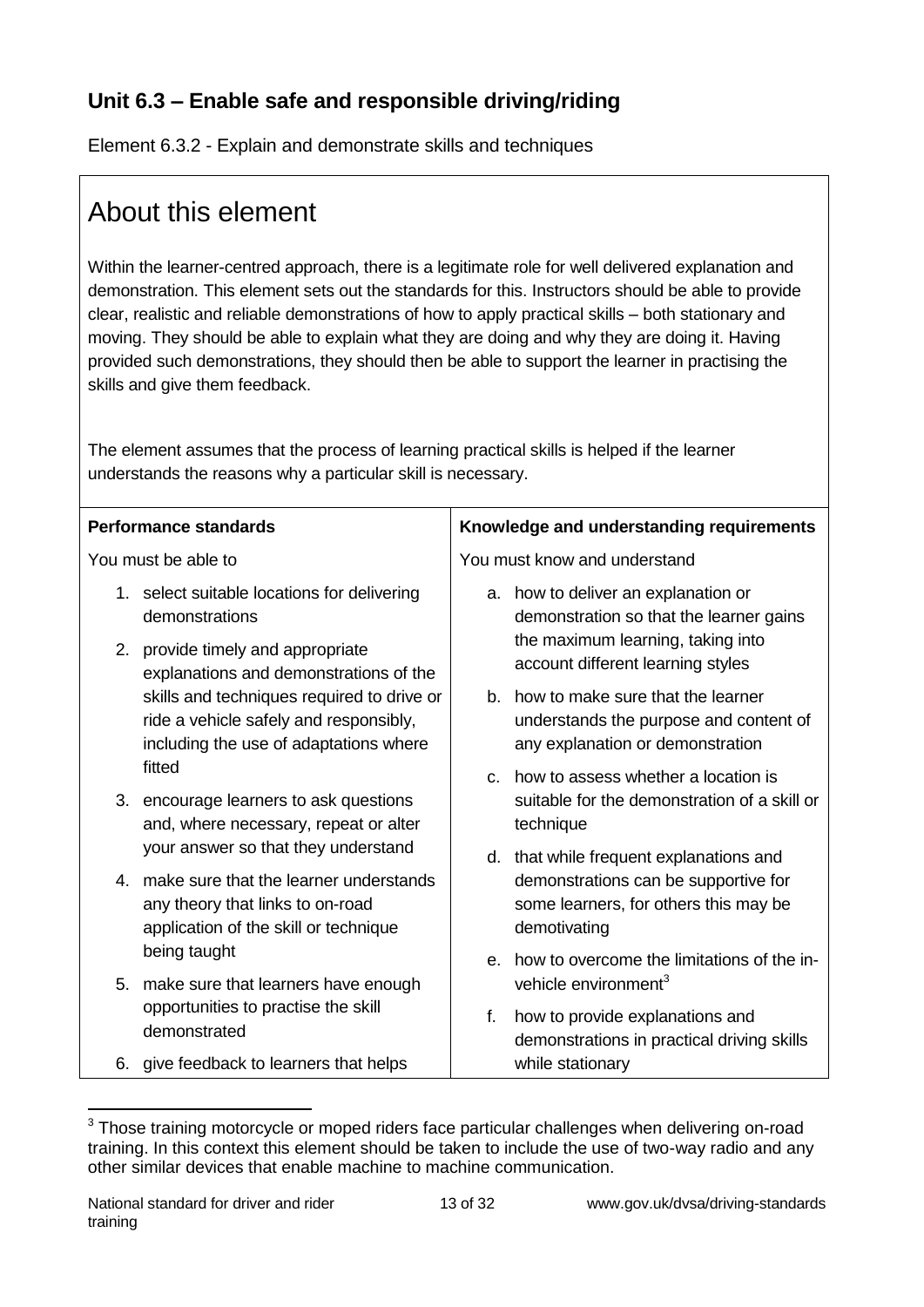|  | them identify, understand and overcome<br>obstacles to competent application of<br>skills                                               | a. | how to carry out a moving vehicle<br>demonstration while keeping full control<br>of the vehicle                                                                          |
|--|-----------------------------------------------------------------------------------------------------------------------------------------|----|--------------------------------------------------------------------------------------------------------------------------------------------------------------------------|
|  | 7. where possible, encourage and help<br>learners to practise skills in a structured<br>way, outside the formal learning<br>environment |    | h. how to provide a verbal explanation of<br>what you are doing while carrying out a<br>moving vehicle demonstration <sup>4</sup>                                        |
|  |                                                                                                                                         | İ. | the content of the Highway Code and the<br>requirements of the licence acquisition<br>theory test                                                                        |
|  |                                                                                                                                         | j. | the importance of moving the use of<br>vehicle controls, and other practical<br>skills, from active effort to implicit or<br>procedural memory as quickly as<br>possible |
|  |                                                                                                                                         |    | k. how to check the learner's<br>understanding and progress                                                                                                              |
|  |                                                                                                                                         | I. | how to give formative feedback                                                                                                                                           |

14 of 32 www.gov.uk/dvsa/driving-standards ————————————————————<br><sup>4</sup> In this unit the ability to provide an explanation of what you are doing as you are doing it is considered to be a level 3 competence. The more complex process of 'commentary driving' is considered to be a level 4 competence.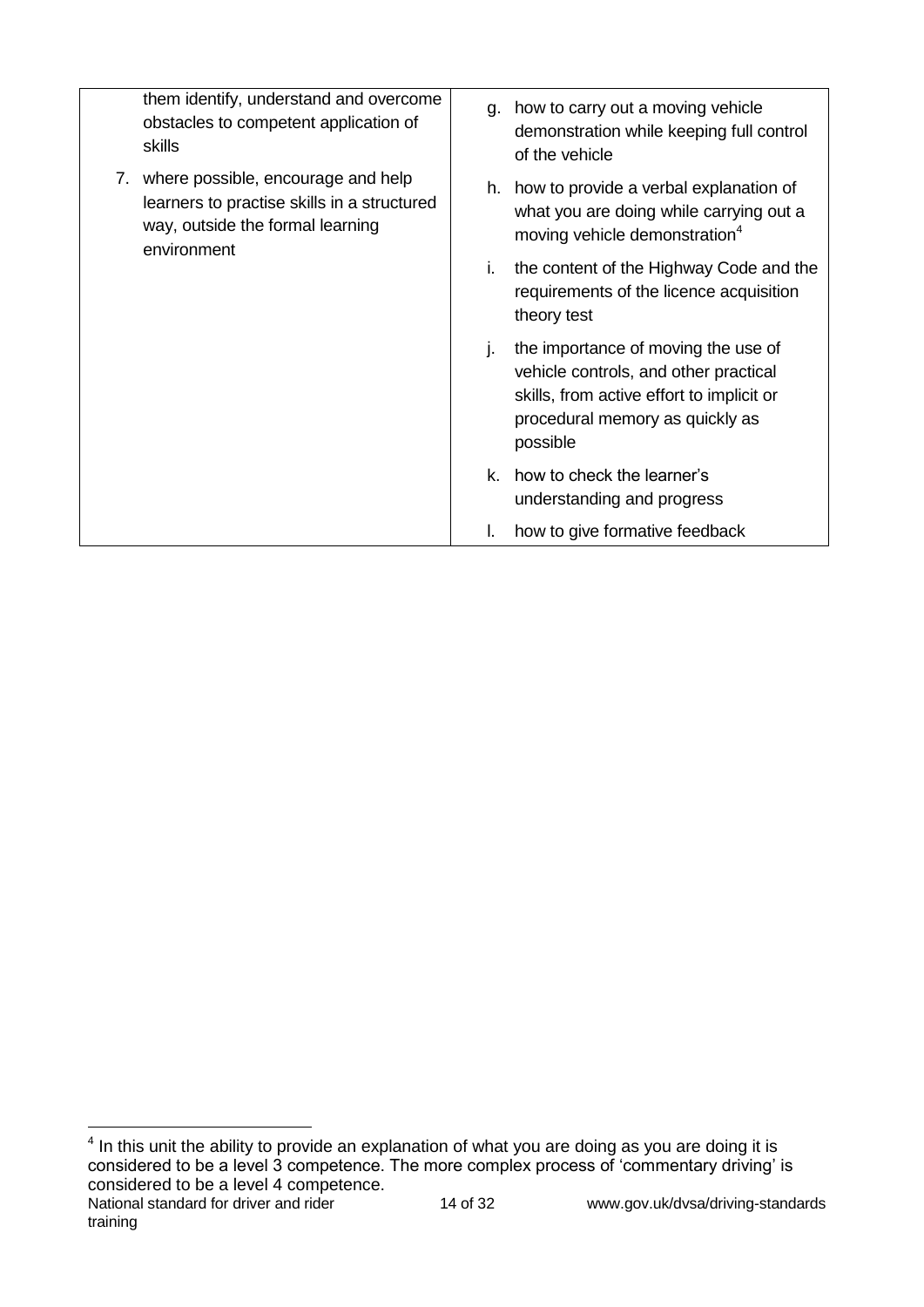### **Unit 6.3 – Enable safe and responsible driving/riding**

Element 6.3.3 – Coach

# About this element

This element is about engaging in a conversation with the learner to help them identify obstacles to learning and strategies for overcoming those obstacles.

Note: It is unlikely that a learner will be willing to engage in this process if a secure grounding has not been established in element 6.3.1.

| <b>Performance standards</b>                                                                                                                                                                 | Knowledge and understanding<br>requirements                                                                                                                                      |  |
|----------------------------------------------------------------------------------------------------------------------------------------------------------------------------------------------|----------------------------------------------------------------------------------------------------------------------------------------------------------------------------------|--|
| You must be able to                                                                                                                                                                          |                                                                                                                                                                                  |  |
| 1. listen to what the learner tells you about<br>the obstacles they experience that prevent<br>them from applying<br>practical driving skills<br>their understanding of theory<br>$\bullet$  | You must know and understand<br>a. how to use a range of learner-centred<br>techniques to help the learner identify<br>and overcome barriers to<br>achievement of learning goals |  |
| help the learner to come up with strategies<br>2.<br>for overcoming obstacles<br>3. work with the learner to help them reflect<br>on                                                         | b. how to use a range of learner-centred<br>techniques to encourage the learner<br>to join-up their understanding of<br>practice and theory and of different<br>parts of theory  |  |
| their experience of the learning<br>programme<br>your feedback<br>$\bullet$                                                                                                                  | c. how to use a range of learner-centred<br>techniques to support the transfer of<br>ownership of the learning process to<br>the learner                                         |  |
| the feedback of other providers<br>4. work with the learner to identify obstacles<br>to their ownership of the learning process<br>and work out strategies for overcoming<br>those obstacles | d. the impact of your own willingness to<br>transfer ownership of the learning<br>process<br>e. the importance of providing regular<br>formative feedback                        |  |
| 5. transfer the balance of responsibility for<br>their learning process to the learner as<br>soon as they are ready to take it                                                               | how to use learner-centred<br>f.<br>techniques while putting your<br>responsibility for safety in the learning                                                                   |  |
| 6. at all times, exercise your responsibility for<br>the safety of yourself, the learner and other<br>road users                                                                             | environment first                                                                                                                                                                |  |
| 7. work with the learner to agree when they<br>are ready for formal assessment of driving<br>competence                                                                                      |                                                                                                                                                                                  |  |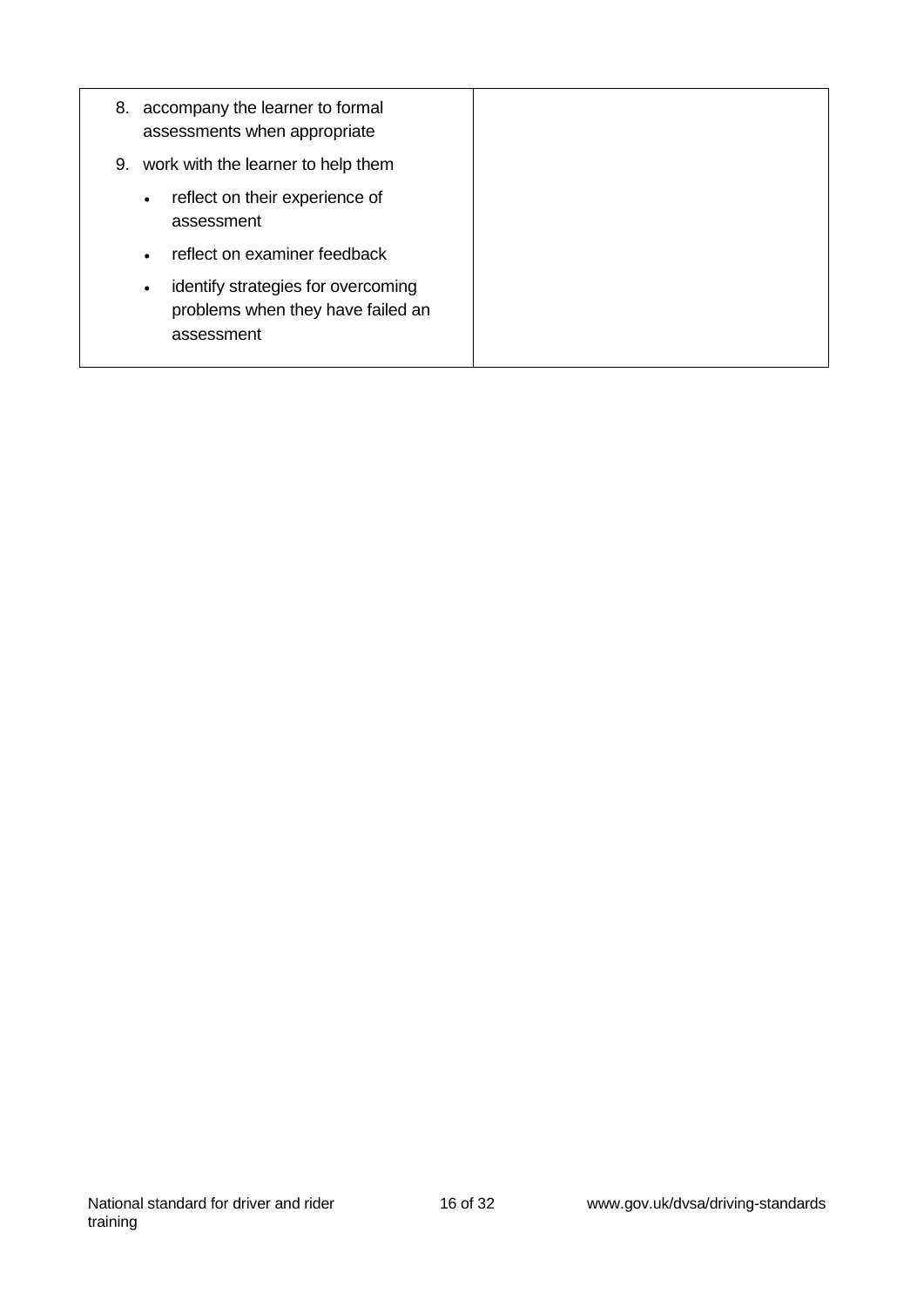### **Unit 6.3 – Enable safe and responsible driving/riding**

Element 6.3.4 – Facilitate group-based learning

# About this element

This element shares the broad objectives of elements  $6.3.1 - 6.3.3$ ; creating a suitable learning environment, providing inputs based on expertise and working with the learner to identify obstacles to learning and strategies for overcoming those obstacles. It recognises that delivering these objectives when working with a group of learners presents extra challenges and barriers to learning. This calls for extra competences.

#### **Performance standards**

You must be able to

- 1. make sure all learners feel comfortable and able to express their views and concerns
- 2. encourage all learners to ask questions and, where necessary, modify your delivery to ensure understanding
- 3. make sure learners understand the purpose, processes and intended outcomes of each group activity, and how it links to the rest of their learning programme
- 4. support all learners to take an active part in learning activities
- 5. make sure individual behaviours or group dynamics do not isolate individuals or distract from the desired learning outcomes
- 6. make sure you do not collude with inappropriate attitudes to other group members or to road safety

#### **Knowledge and understanding requirements**

You must know and understand

- a. how to make sure learners feel
	- at their ease within the group
	- safe
	- able to take an active part in the learning process
- b. how to use a range of learning activities that involve all members of the group so that they gain the maximum learning benefit
- c. how to use learner-centred techniques to help individuals
	- identify obstacles to engagement with the learning process
	- devise strategies for overcoming obstacles
- d. the potential effect of peer group assumptions on the behaviour of learners
- e. the risk of group dynamics being dominated by sub-groups
- f. how to interrupt individual behaviours or group dynamics which have the effect of excluding individuals or sub-groups
- g. the risk of unconsciously colluding with inappropriate behaviours or attitudes
- h. the risk of being diverted from intended learning outcomes by group dynamics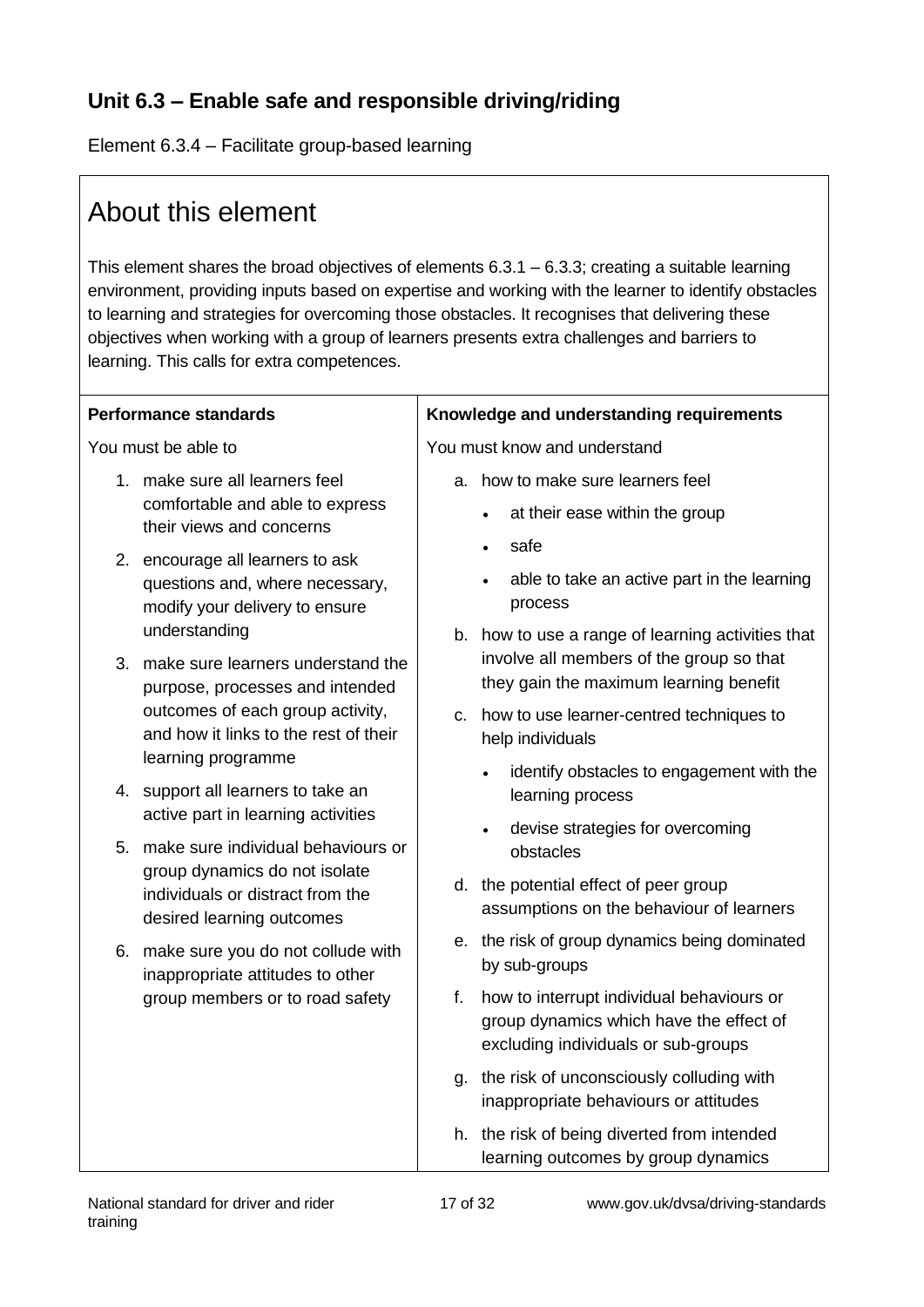| behaviour that is | promptly and clearly interrupt<br>discriminatory                                                  | $\mathbf{L}$ | how to identify opportunities to increase<br>learning that arise in the group, and how to<br>adapt presentations to support that process     |
|-------------------|---------------------------------------------------------------------------------------------------|--------------|----------------------------------------------------------------------------------------------------------------------------------------------|
| ٠<br>$\bullet$    | oppressive<br>preventing any individual from<br>benefiting from the learning<br>experience        |              | how to check an individual's understanding<br>and progress within a group<br>k. how to give feedback in a group and on a<br>one-to-one basis |
| colleagues        | whether by other learners or by                                                                   | L.           | how to provide feedback on individual learner<br>progress to other training providers                                                        |
| 8.                | monitor the progress of individuals<br>and provide feedback to the<br>learner and other providers |              |                                                                                                                                              |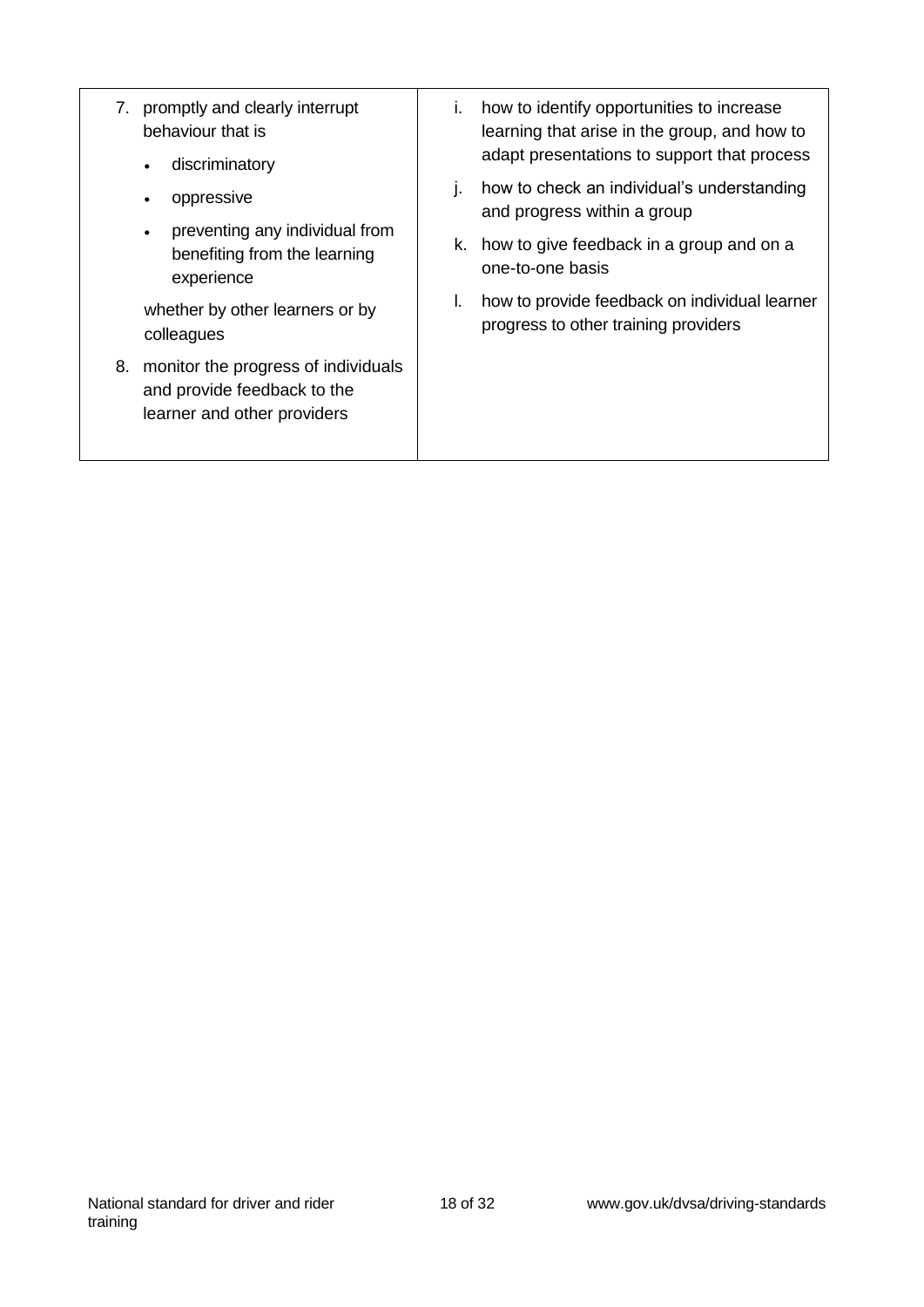### **Role 6 Unit 4 – Manage risk to instructor, learner and third parties**

# What this unit is about

This unit is about actively managing the risks that can arise while delivering driver/rider training and ensuring, as far as is within your control, the health and safety of all involved.

This unit contains three elements

Element 6.4.1 – Manage the on-road environment to minimise risk

Element 6.4.2 – Manage the risk of violence in the learning environment

Element 6.4.3 – Manage health and safety in the classroom environment

# Who this unit is for

This unit is for people who train learner driver/riders of all vehicles.

| Your organisation | This is the company you work for or, if you are self employed, the rules you<br>have set for yourself to ensure that you comply with relevant legal and<br>licensing requirements. |
|-------------------|------------------------------------------------------------------------------------------------------------------------------------------------------------------------------------|
| Vehicle           | This covers all powered means of travel, such as cars, motorcycles, vans, etc.                                                                                                     |
| Driver/rider      | This includes drivers or riders of all vehicles                                                                                                                                    |
| Learner           | This term can indicate novices, partly trained, trained or experienced<br>driver/riders including those who may be adding a licence category.                                      |
| Classroom         | An enclosed learning space in which formal training is regularly delivered.                                                                                                        |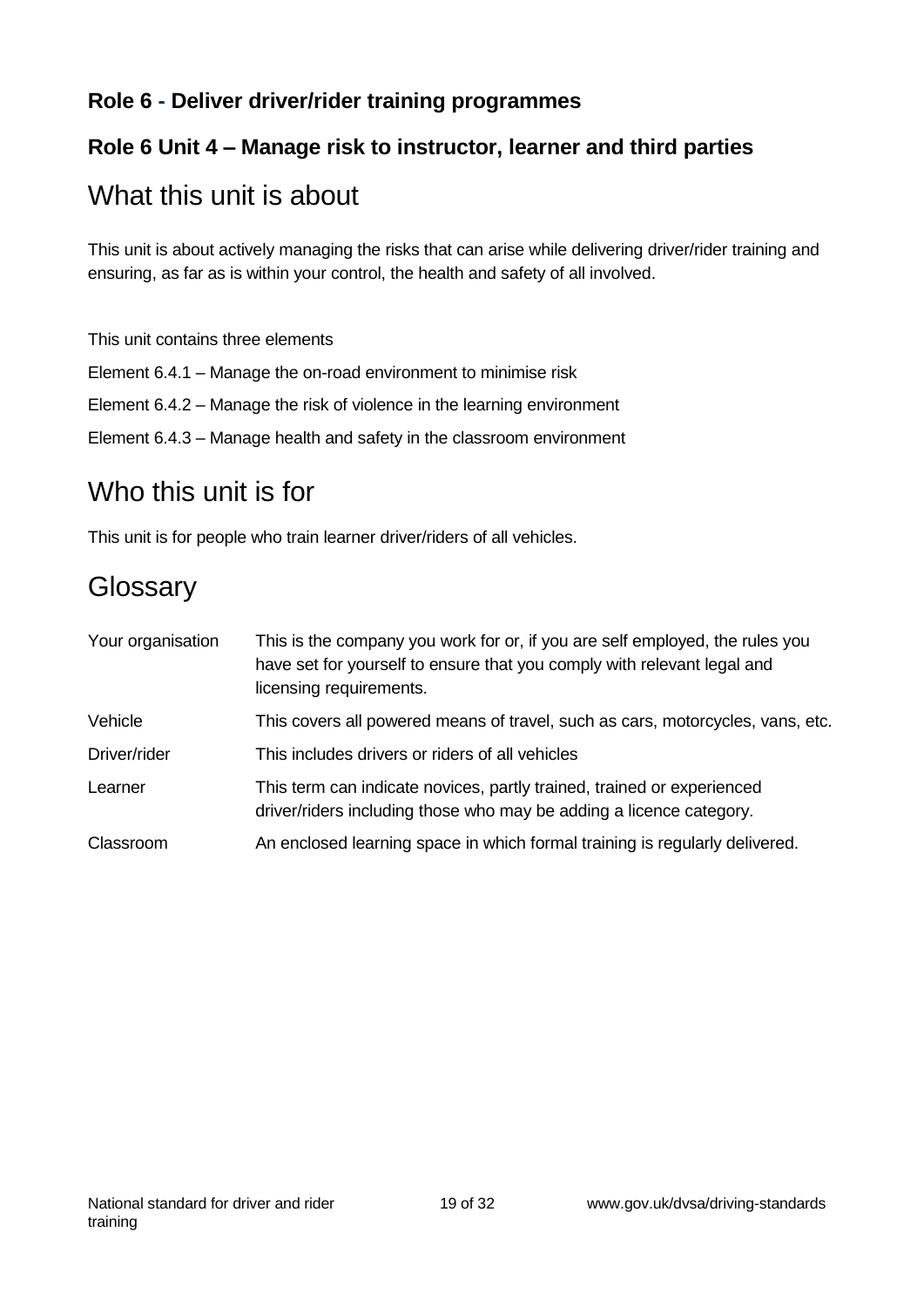### **Unit 6.4 – Manage risk to instructor, learner and third parties**

Element 6.4.1 – Manage the on-road environment to minimise risk

# About this element

This element addresses those risks that can arise in an on-road training session. It assumes that learners will always be expected to take their share of responsibility for the management of risk, while recognising that their competence to take that responsibility will change over the period of their training. It also recognises that correctly understanding the nature of the risks that arise during a training session is central to a learner's ability to assess and respond to risk when they drive/ride independently.

| <b>Performance standards</b> |                                                                                                                                                                                                                                                               | Knowledge and understanding requirements |                                                                                                                                                     |  |
|------------------------------|---------------------------------------------------------------------------------------------------------------------------------------------------------------------------------------------------------------------------------------------------------------|------------------------------------------|-----------------------------------------------------------------------------------------------------------------------------------------------------|--|
| You must be able to          |                                                                                                                                                                                                                                                               | You must know and understand             |                                                                                                                                                     |  |
|                              | 1. make sure you are fit to teach,<br>and take suitable action if you are<br>not                                                                                                                                                                              | a.<br>b.                                 | the importance of being fit to teach and able to<br>manage the safety of the lesson effectively<br>the signs that a learner's fitness to be trained |  |
|                              | 2. take reasonable steps to make<br>sure the learner is fit to start the<br>session, and take suitable action if<br>they are not fit                                                                                                                          |                                          | may be impaired by                                                                                                                                  |  |
|                              |                                                                                                                                                                                                                                                               |                                          | alcohol                                                                                                                                             |  |
|                              |                                                                                                                                                                                                                                                               |                                          | illegal or controlled substances                                                                                                                    |  |
|                              | 3. make sure the learner fully<br>understands how you will share<br>with them the responsibility for<br>their safety                                                                                                                                          |                                          | over-the-counter or prescription medicines                                                                                                          |  |
|                              |                                                                                                                                                                                                                                                               | $C_{1}$                                  | the signs that a learner may be suffering from a<br>physical or psychological condition that makes                                                  |  |
|                              |                                                                                                                                                                                                                                                               |                                          | them unfit to be trained, including conditions<br>that they are                                                                                     |  |
| $\bullet$                    | your safety                                                                                                                                                                                                                                                   |                                          | unaware of                                                                                                                                          |  |
|                              | the safety of other road users<br>4. give clear and timely instructions<br>(such as when and where to start,<br>stop or turn), make sure that the<br>learner understands your<br>instructions and, if they do not,<br>modify your instructions<br>accordingly |                                          | trying to hide                                                                                                                                      |  |
|                              |                                                                                                                                                                                                                                                               | d.                                       | what to do if you believe a learner                                                                                                                 |  |
|                              |                                                                                                                                                                                                                                                               |                                          | is temporarily unfit to be trained                                                                                                                  |  |
|                              |                                                                                                                                                                                                                                                               |                                          | has a permanent physical or psychological<br>$\bullet$<br>condition that they have not revealed                                                     |  |
|                              |                                                                                                                                                                                                                                                               |                                          | e. how far you are responsible for the health and                                                                                                   |  |
| 5.                           | ensure that any ancillary                                                                                                                                                                                                                                     |                                          | safety of yourself and others in the on-road                                                                                                        |  |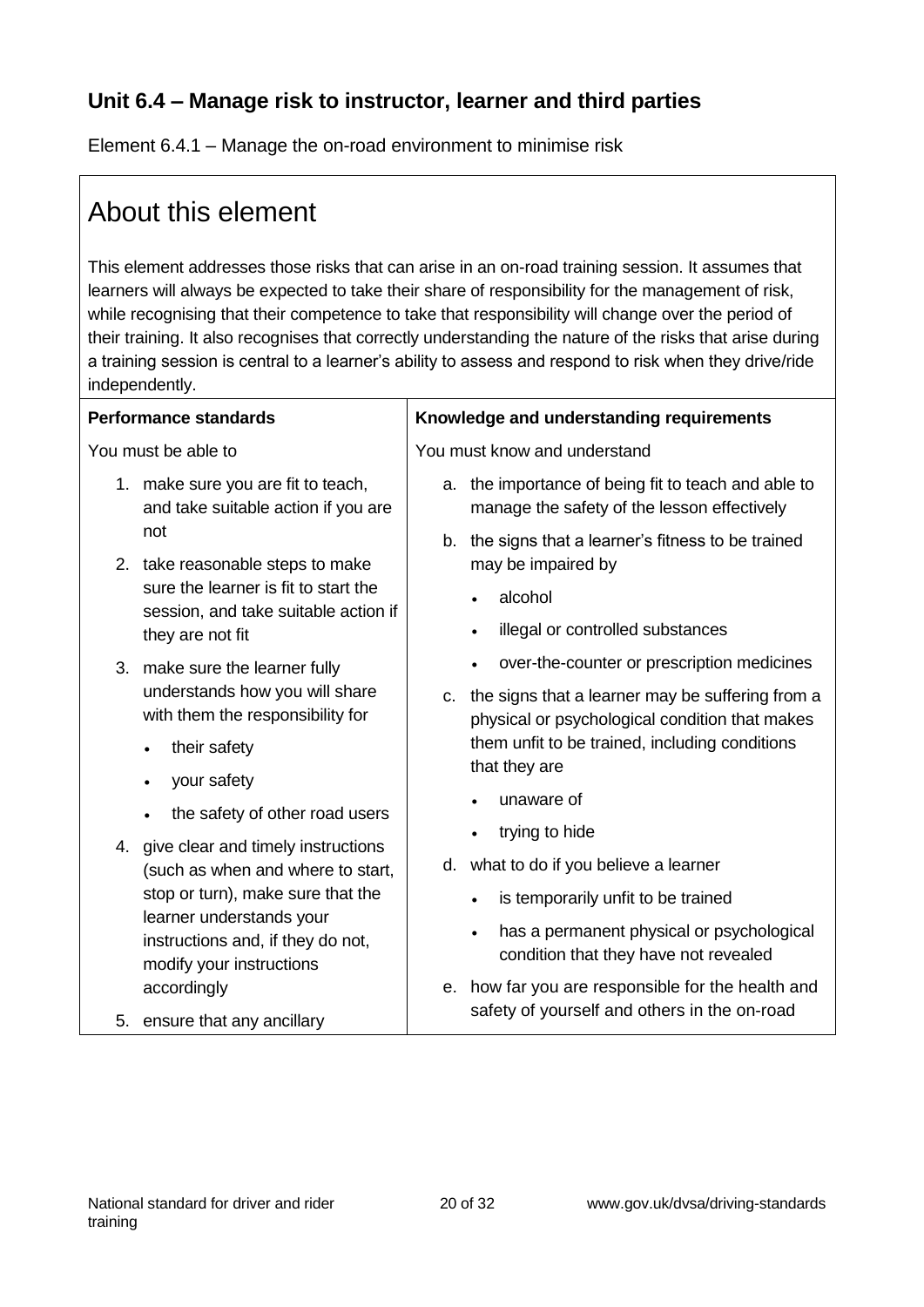| equipment used in a lesson is |  |
|-------------------------------|--|
| working properly              |  |

- 6. ensure the learner knows to respond to the actual situation on the road ahead if a satellite navigation system stops working or provides confusing guidance
- 7. explain when and how you may use verbal or physical interventions to ensure safety
- 8. continue to scan the environment and assess hazards while observing the learner and providing training inputs
- 9. take suitable and timely action where you
	- identify a hazard that the learner does not appear to be aware of
	- believe the learner is unable to respond safely to a hazard
- 10. use 'client-centred' techniques to make sure the learner is better equipped to deal with such hazards in the future
- 11. take suitable and timely action, including stopping the session, where the learner becomes unfit to continue or behaves in a way that places you, the learner or third parties at unacceptable risk
- 12. comply with any requirement to record details of situations in which specific risks arise
- 13. where the learner has driven/ridden before but they are

learning environment

- f. how far the learner is responsible for health and safety in the on-road learning environment<sup>5</sup>
- g. that as a supervising driver you are considered to be in control of the vehicle and learner driver, and must obey the rules of the road as if you were driving the vehicle yourself (for example, you must not use a mobile phone or be under the influence of alcohol whilst supervising a learner)
- h. how to safely integrate the use of satellite navigation systems into an on-road lesson and the sorts of problems that drivers can have when using them
- i. how you can take action, safely, and how this depends on the type of training vehicle $6$
- j. where applicable, how to operate dual-controls
- k. how to give feedback about risk-related issues so that you motivate and help the learner to change their behaviour without increasing fearbased responses
- l. what to do if a learner becomes unfit to continue the session
- m. how to promptly interrupt deliberate behaviour that places the instructor, learner or third parties at risk
- n. the instructor's right to interrupt or stop sessions where an unacceptable risk arises
- o. how to record incidents in which a risk situation arises
- p. the impact of your own level of competence and attitudes to risk on your ability to minimise risk
- q. the importance of demonstrating consistent attitudes to the management of risk to make

<sup>1</sup>  $<sup>5</sup>$  It is particularly important to understand how the balance of the responsibility may vary between</sup> vehicles. An instructor clearly has far less ability to act in the context of category A/M machines than in vehicles where they can take more direct control.

 $6$  This understanding is particularly important for category A/M vehicles where the only intervention available is usually through two-way radio. In this context a sudden alarm may, in itself, distract the learner.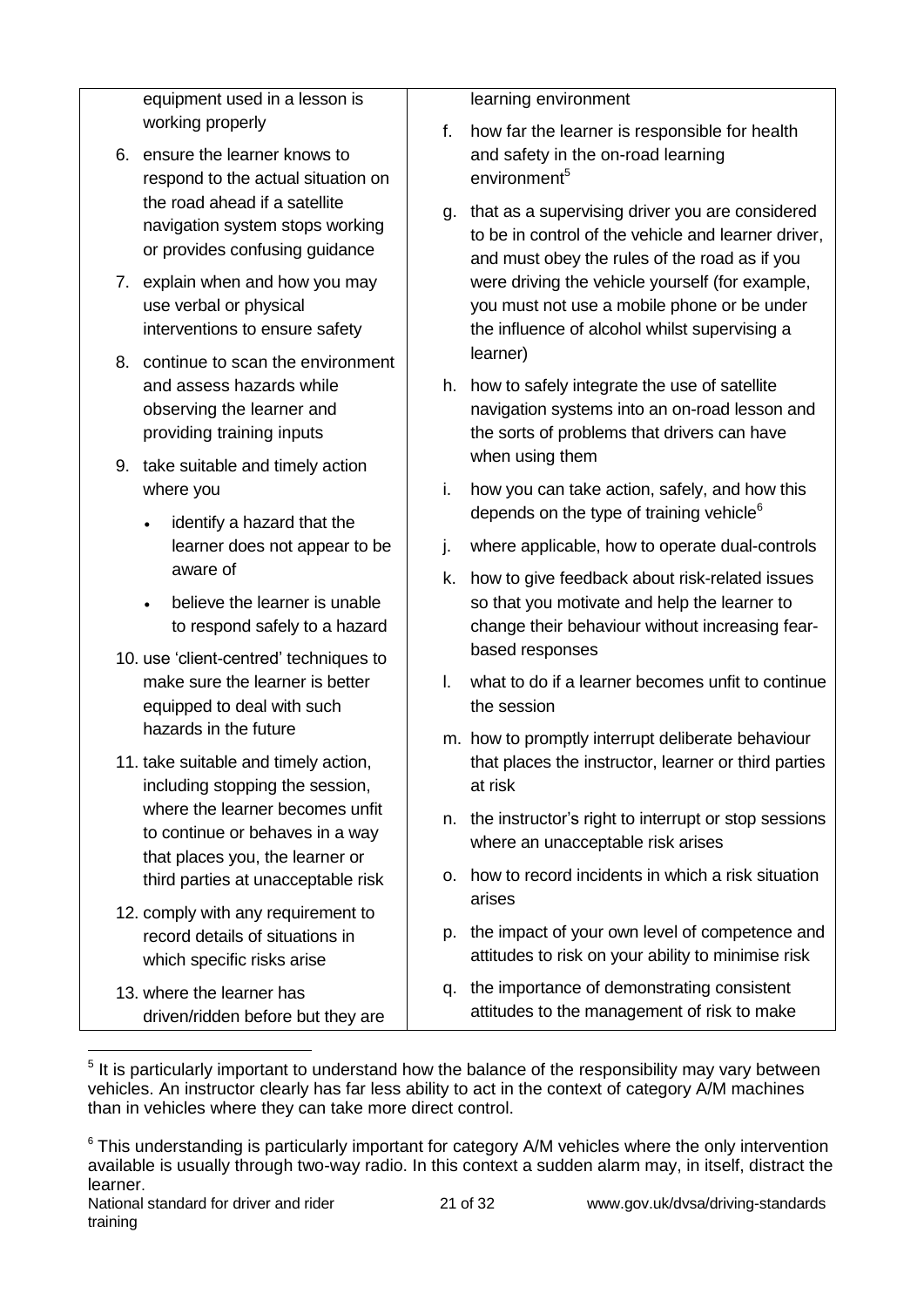| new to you, verify their learning    | sure that formal messages being given in the      |
|--------------------------------------|---------------------------------------------------|
| status using an assessment           | learning programme are not undermined             |
| drive/ride, where appropriate        | how to conduct a safe assessment drive/ride<br>r. |
| 14. when delivering compulsory basic |                                                   |
| training (CBT) to learner riders,    |                                                   |
| make a reasonable assessment of      |                                                   |
| their ability to ride safely on the  |                                                   |
| road                                 |                                                   |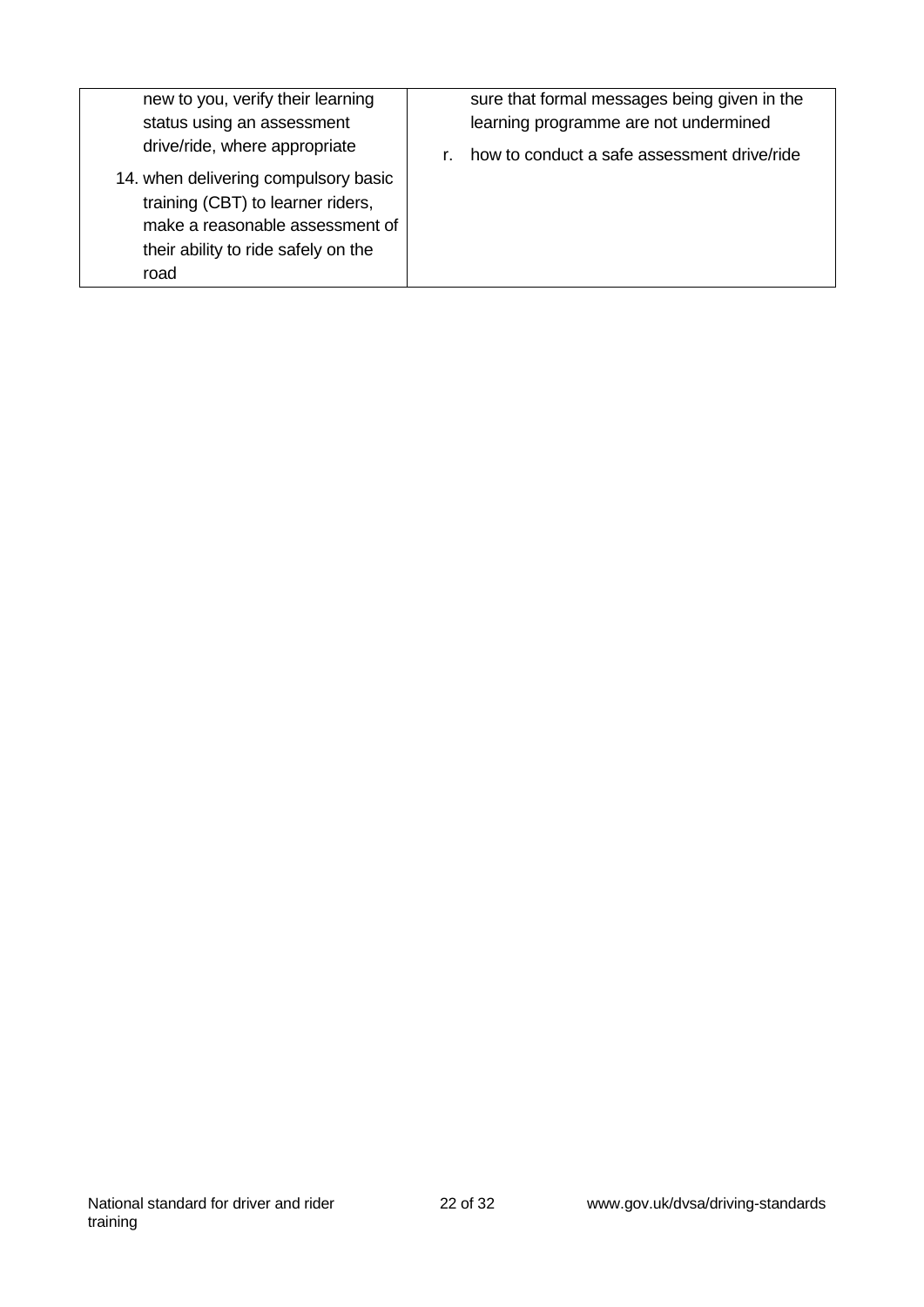### **Unit 6.4 – Manage risk to instructor, learner and third parties**

Element 6.4.2 – Manage the risk of violence in the learning environment

# About this element

The Health and Safety Executive notes that

"People who deal directly with the public may face aggressive or violent behaviour. They may be sworn at, threatened or even attacked."

This unit is about taking steps to protect yourself, and learners, from aggressive or violent behaviour, whether from other learners or third parties. The 'Management of Health and Safety at Work Regulations 1999' say that employers must assess the risks to employees and make arrangements for their health and safety by effective

- planning
- organisation
- control
- monitoring and review

Therefore, it is assumed that any training organisation will have policies and guidance on how to deal with aggressive or violent behaviour. It is important that instructors understand what actions they can take to protect themselves and others, both to make sure that they are safe and that they comply with legal requirements and limits.

| <b>Performance standards</b>                                                                                                                      | Knowledge and understanding requirements                                                                                                                           |
|---------------------------------------------------------------------------------------------------------------------------------------------------|--------------------------------------------------------------------------------------------------------------------------------------------------------------------|
| You must be able to                                                                                                                               | You must know and understand                                                                                                                                       |
| 1. implement and comply with your<br>organisation's policy and procedures for<br>protecting staff from the risk of violence<br>at work            | a. your legal responsibility to your well-<br>being, safety and health in the workplace<br>as set out in the relevant legislation for<br>Health and Safety at Work |
| 2. implement and comply with your<br>organisation's policy and procedures for<br>protecting learners from the risk of<br>violence during sessions | b. the extent and limits of your obligation to<br>protect learners from the risk of physical<br>or verbal violence during sessions                                 |
| manage verbally or physically<br>3.<br>aggressive behaviour in ways that are<br>consistent with best practice and legal<br>requirements           |                                                                                                                                                                    |
| 4. take appropriate and timely action, in                                                                                                         |                                                                                                                                                                    |
| National standard for driver and rider                                                                                                            | 23 of 32<br>www.gov.uk/dvsa/driving-standards                                                                                                                      |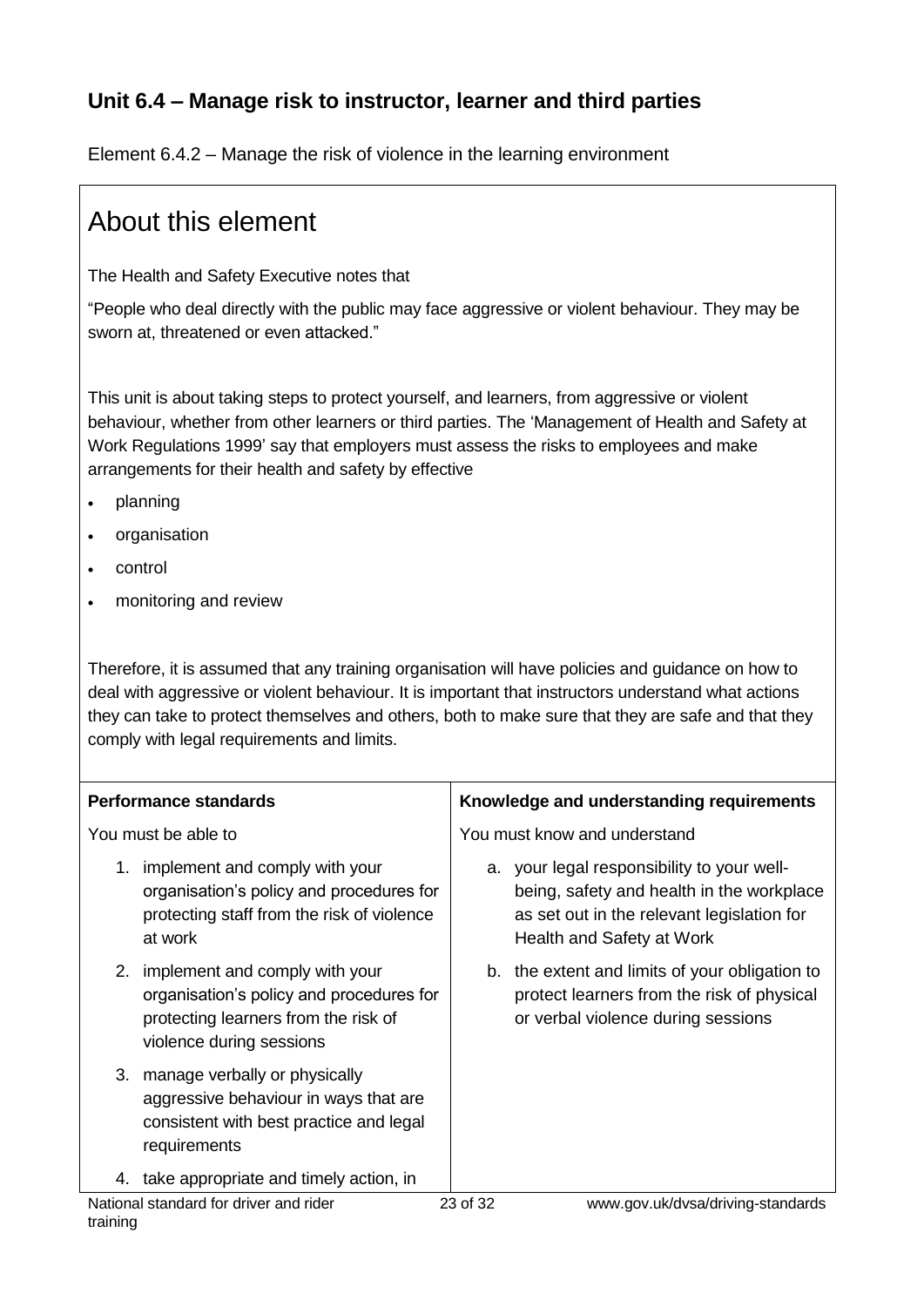| line with your organisation's policy and<br>procedures, including<br>stopping the session<br>calling for assistance<br>$\bullet$<br>leaving the learning space<br>$\bullet$<br>if a learner's behaviour puts you or<br>others at risk | c. your organisation's policy and<br>procedures for the management of<br>violence in the learning environment<br>including<br>stopping sessions<br>summoning assistance                                                              |
|---------------------------------------------------------------------------------------------------------------------------------------------------------------------------------------------------------------------------------------|--------------------------------------------------------------------------------------------------------------------------------------------------------------------------------------------------------------------------------------|
| 5. report details of any situation in which<br>an actual or potential risk of aggressive                                                                                                                                              | leaving the learning space<br>$\bullet$<br>and how they apply to your role and level<br>of competence                                                                                                                                |
| or violent behaviour arises, in line with<br>your organisation's policy and<br>procedures                                                                                                                                             | d. how to interpret body language, and the<br>importance of acknowledging other<br>people's personal space                                                                                                                           |
|                                                                                                                                                                                                                                       | e. the impact of your own level of<br>competence and attitudes and how they<br>may trigger aggressive or violent<br>responses                                                                                                        |
|                                                                                                                                                                                                                                       | the limits to your ability to protect<br>f.<br>yourself in potentially violent situations                                                                                                                                            |
|                                                                                                                                                                                                                                       | g. when and how you can safely interrupt<br>behaviour which appears likely to result<br>in violence                                                                                                                                  |
|                                                                                                                                                                                                                                       | h. how to record incidents in which a risk<br>situation arises                                                                                                                                                                       |
|                                                                                                                                                                                                                                       | the importance of demonstrating<br>i.<br>consistent attitudes and behaviours in<br>the management of violence in the<br>learning environment so that messages<br>being given in the overall learning<br>programme are not undermined |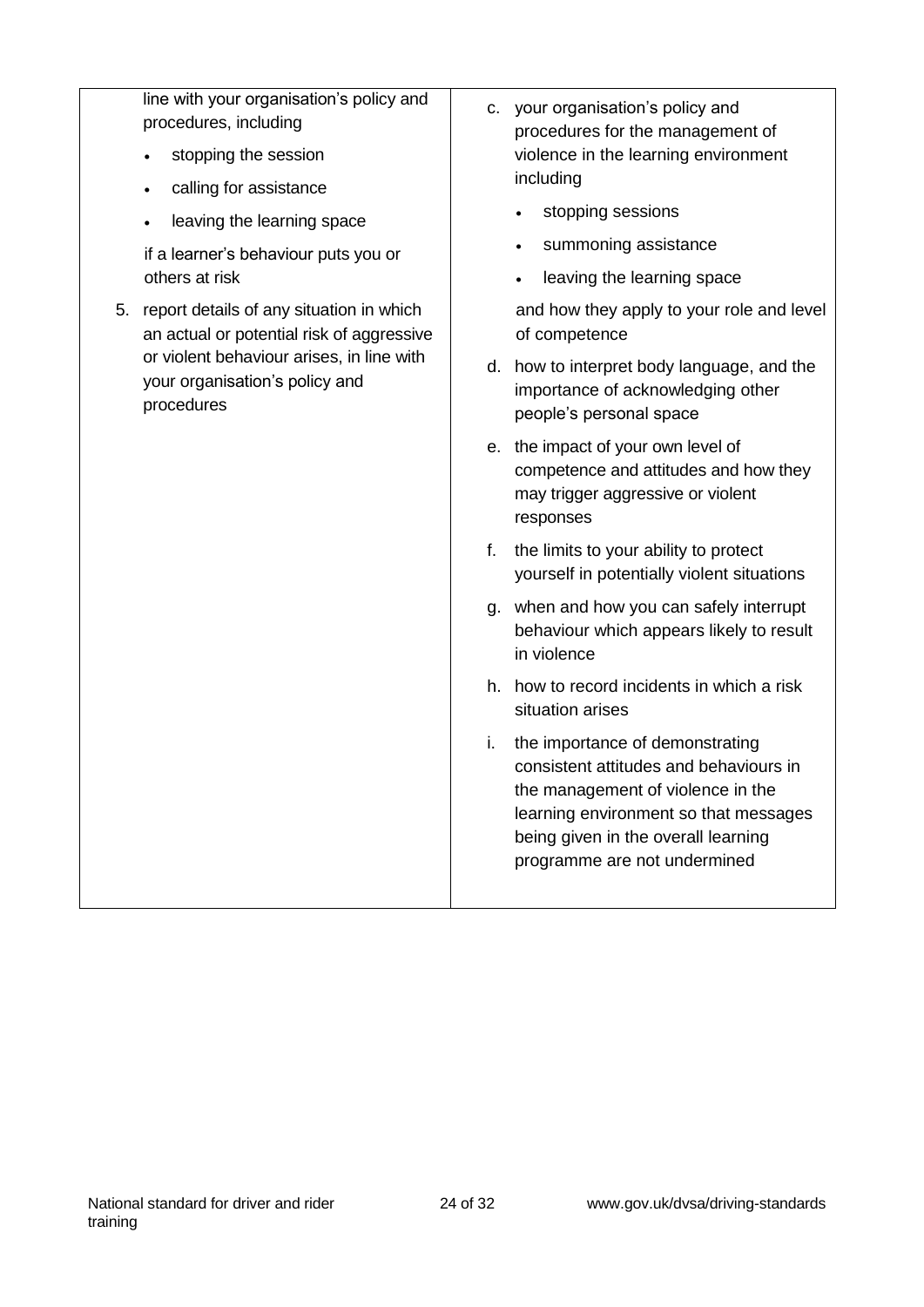### **Unit 6.4 – Manage risk to instructor, learner and third parties**

Element 6.4.3 - Manage health and safety in the classroom environment

# About this element

This element is about those particular health and safety issues that arise when using enclosed premises for the delivery of any part of the training process, in particular where groups of learners are involved. It assumes that the risk of violence in the classroom is covered in 6.4.2.

| <b>Performance standards</b> |                                                                                                                                               | Knowledge and understanding requirements |                                                                                                                                                                                                                   |
|------------------------------|-----------------------------------------------------------------------------------------------------------------------------------------------|------------------------------------------|-------------------------------------------------------------------------------------------------------------------------------------------------------------------------------------------------------------------|
| You must be able to          |                                                                                                                                               | You must know and understand             |                                                                                                                                                                                                                   |
|                              | 1. implement and follow general health<br>and safety procedures and<br>requirements for the delivery of services<br>to the public             |                                          | a. the extent and limits of your<br>responsibility for learners as set out in<br>the relevant Health and Safety at Work<br>legislation                                                                            |
|                              | 2. implement and follow any specific health<br>and safety procedures and                                                                      |                                          | b. the application of health and safety<br>regulations in any enclosed premises                                                                                                                                   |
|                              | requirements that apply in the buildings<br>you are using                                                                                     |                                          | c. the content of your organisation's health<br>and safety policy and procedures and                                                                                                                              |
|                              | 3. make sure that learners understand the<br>operation of health and safety and                                                               |                                          | how they apply to your role and<br>responsibilities                                                                                                                                                               |
|                              | emergency procedures that apply in any<br>enclosed premises you are using                                                                     |                                          | d. the operation of fire alarm and<br>emergency evacuation procedures                                                                                                                                             |
| 4.                           | in the event of an emergency, carry out<br>your responsibilities as set out in your<br>organisation's policy and procedures                   |                                          | e. the importance of remaining alert to<br>health and safety issues at all times                                                                                                                                  |
| 5.                           | report details of any actual or potential<br>health and safety risks that arise, in line<br>with your organisation's policy and<br>procedures | f.                                       | the importance of demonstrating<br>consistent attitudes and behaviours in<br>the management of health and safety<br>risks so that messages being given in<br>the overall learning programme are not<br>undermined |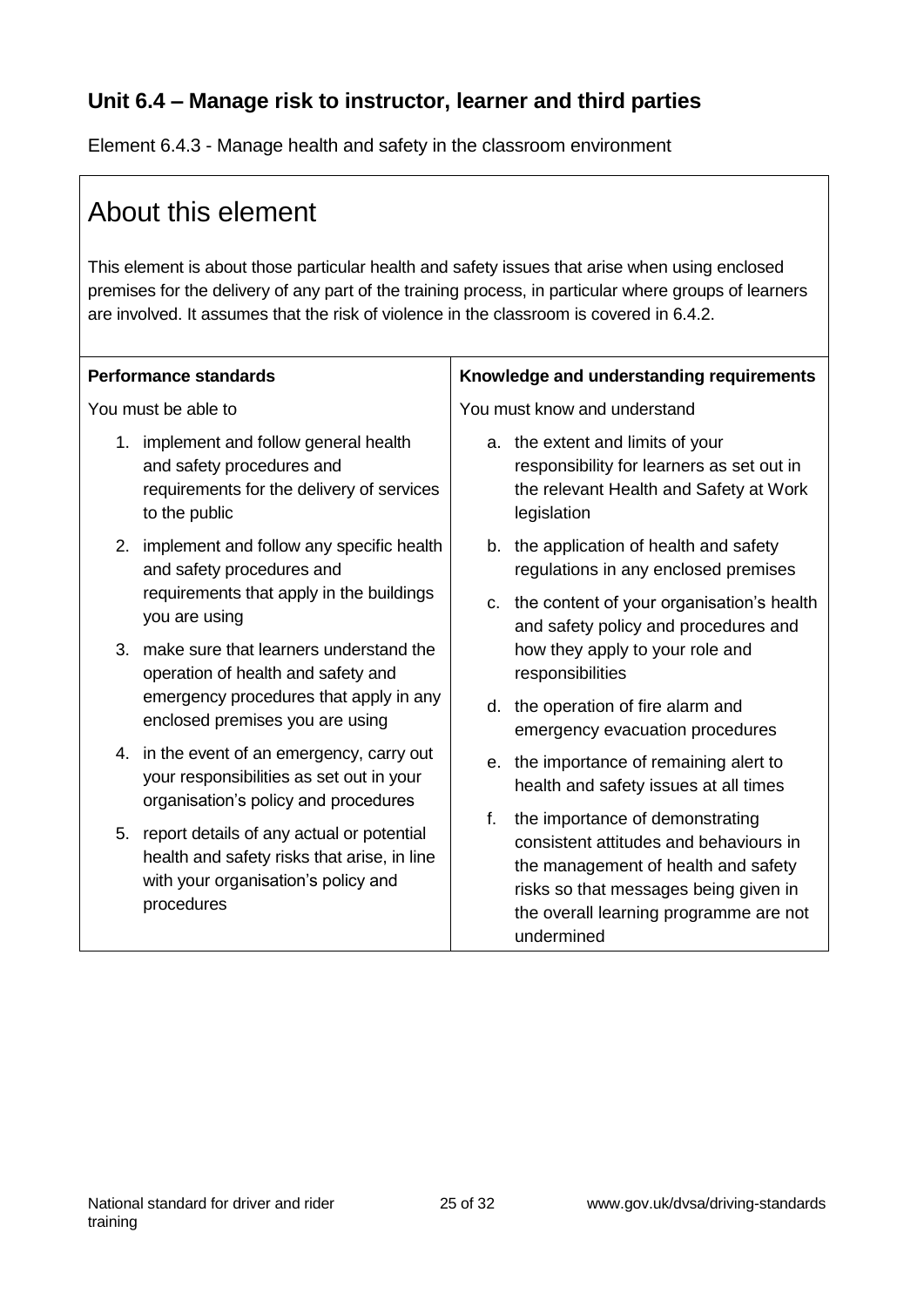### **Role 6 Unit 5 - Evaluate and develop your knowledge, understanding and skills in the driver/rider training industry**

### What this unit is about

This unit is about evaluating your own performance against the established and evolving requirements of your role, identifying where there are opportunities for improvement and taking action to respond to those opportunities.

It is recognised that many organisations will have a formal personal development process in place with which an employed instructor will be expected to comply. However, beyond this requirement, any competent instructor should be able to demonstrate that they are actively involved in maintaining and continuously improving their skills, knowledge and understanding whether they are employed or self-employed.

# Who this unit is for

This unit is for people who train learner driver/riders of all vehicles.

| Your organisation | This is the company you work for or, if you are self employed, the rules you<br>have set for yourself to ensure that you comply with relevant legal and<br>licensing requirements. |
|-------------------|------------------------------------------------------------------------------------------------------------------------------------------------------------------------------------|
| Vehicle           | This covers all powered means of travel, such as cars, motorcycles, vans, etc.                                                                                                     |
| Driver/rider      | This includes drivers or riders of all vehicles.                                                                                                                                   |
| Learner           | This term can indicate novices, partly trained, trained or experienced<br>driver/riders including those who may be adding a licence category.                                      |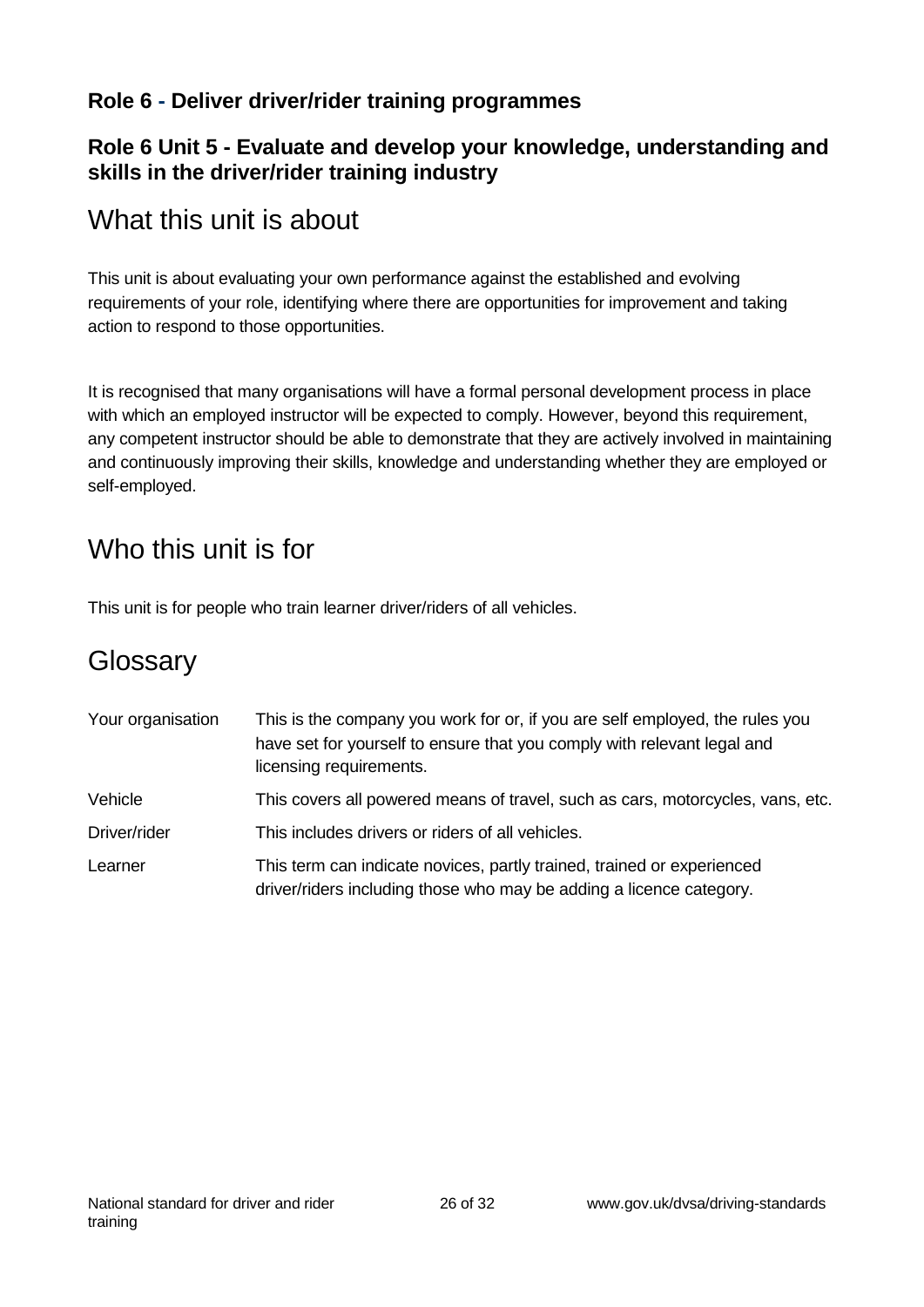### **Unit 6.5 - Evaluate and develop your knowledge, understanding and skills in the driver/rider training industry**

| <b>Performance standards</b> |                                                                                                                                                              | Knowledge and understanding requirements                                                                                              |  |  |
|------------------------------|--------------------------------------------------------------------------------------------------------------------------------------------------------------|---------------------------------------------------------------------------------------------------------------------------------------|--|--|
| You must be able to          |                                                                                                                                                              | You must know and understand                                                                                                          |  |  |
|                              | 1. identify the skills, knowledge and<br>understanding needed for your role<br>and evaluate your own capabilities                                            | a. the personal and professional benefits of<br>evaluating and developing your<br>knowledge, understanding and skills                 |  |  |
|                              | and performance against these<br>2. evaluate your working practices                                                                                          | b. the requirements of the relevant national<br>standard(s) for driving/riding                                                        |  |  |
|                              | against relevant organisational and<br>legal requirements                                                                                                    | c. the requirements of the 'National standard<br>for driver and rider training'                                                       |  |  |
|                              | 3. keep up to date with training industry<br>issues and recognise when changes in<br>the industry mean that you need to<br>update your knowledge, skills and | d. the DVSA's standards check<br>requirements, and how they will be<br>assessed                                                       |  |  |
|                              | understanding                                                                                                                                                | any regulatory requirements for continuing<br>е.<br>professional development                                                          |  |  |
|                              | 4. actively make use of all sources of<br>feedback, such as                                                                                                  | the performance and knowledge<br>f.<br>requirements of any other body by which                                                        |  |  |
|                              | performance records of previous<br>$\bullet$<br>learners                                                                                                     | you are employed                                                                                                                      |  |  |
|                              | feedback from line managers<br>$\bullet$                                                                                                                     | how to obtain feedback on your<br>g.<br>performance in a non-defensive way                                                            |  |  |
|                              | feedback from colleagues or other<br>$\bullet$<br>professionals                                                                                              | h. current developments in driver/rider<br>training practice                                                                          |  |  |
|                              | to identify gaps in your knowledge,<br>skills or understanding                                                                                               | how to evaluate your own performance<br>i.<br>against requirements                                                                    |  |  |
| 5.                           | set out objectives for the ongoing<br>development of your knowledge, skills<br>and understanding                                                             | how to recognise where gaps in your<br>j.<br>skills, knowledge or understanding are<br>affecting your performance                     |  |  |
|                              | 6. identify training or development<br>opportunities that will help you update<br>or close any gaps in your knowledge,<br>skills and understanding           | the opportunities for formal and informal<br>k.<br>professional development available<br>through your employers or other<br>providers |  |  |
| 7.                           | keep a reflective log so that you can<br>evaluate the outcome of your<br>professional development activities                                                 | how to record and evaluate your<br>I.<br>professional practice in a reflective log                                                    |  |  |
|                              | 8. comply with any organisational<br>requirements to plan and record your<br>training and development activities                                             | m. how to build an achievable development<br>plan and set yourself realistic objectives<br>and priorities                             |  |  |
|                              | and to evaluate the benefits of any<br>training you undertake                                                                                                | how to monitor your performance against<br>n.<br>your development plans                                                               |  |  |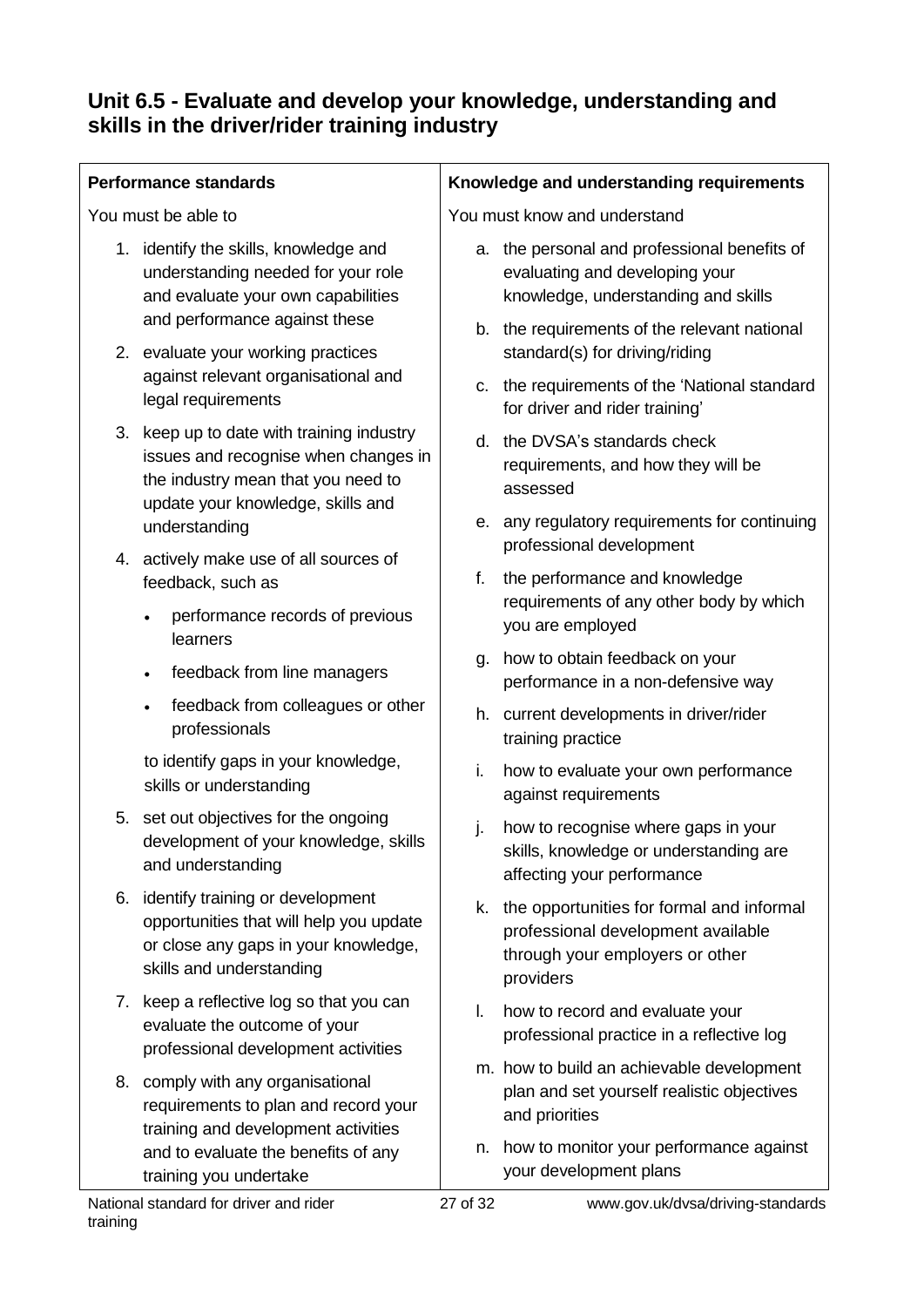### **Unit 6.6 – Develop and use a programme of role play for trainee instructors**

### What this unit is about

This unit is about developing and implementing a programme of role play for those training to be driving or riding instructors. The role play will help trainee instructors to learn how to deal with situations that they may come across with their learners.

You will know when role play is appropriate to use as a training method, and be aware of the strengths and limitations of its use. You will be able to brief the trainee instructor and undertake a variety of roles yourself as a trainer. You will be able to make sure the role play develops the trainee instructor's confidence by using accurate and supportive feedback. You will know when to close the role play and be able to help the trainee instructor to understand the learning achieved.

You will appreciate the importance of, and need to comply with, relevant health and safety practices and road traffic legislation in all role play activity.

This unit contains two elements Element 6.6.1 – Develop a programme of role play Element 6.6.2 – Implement a programme of role play

# Who this unit is for

This unit is for people who train driving instructors and/or riding instructors.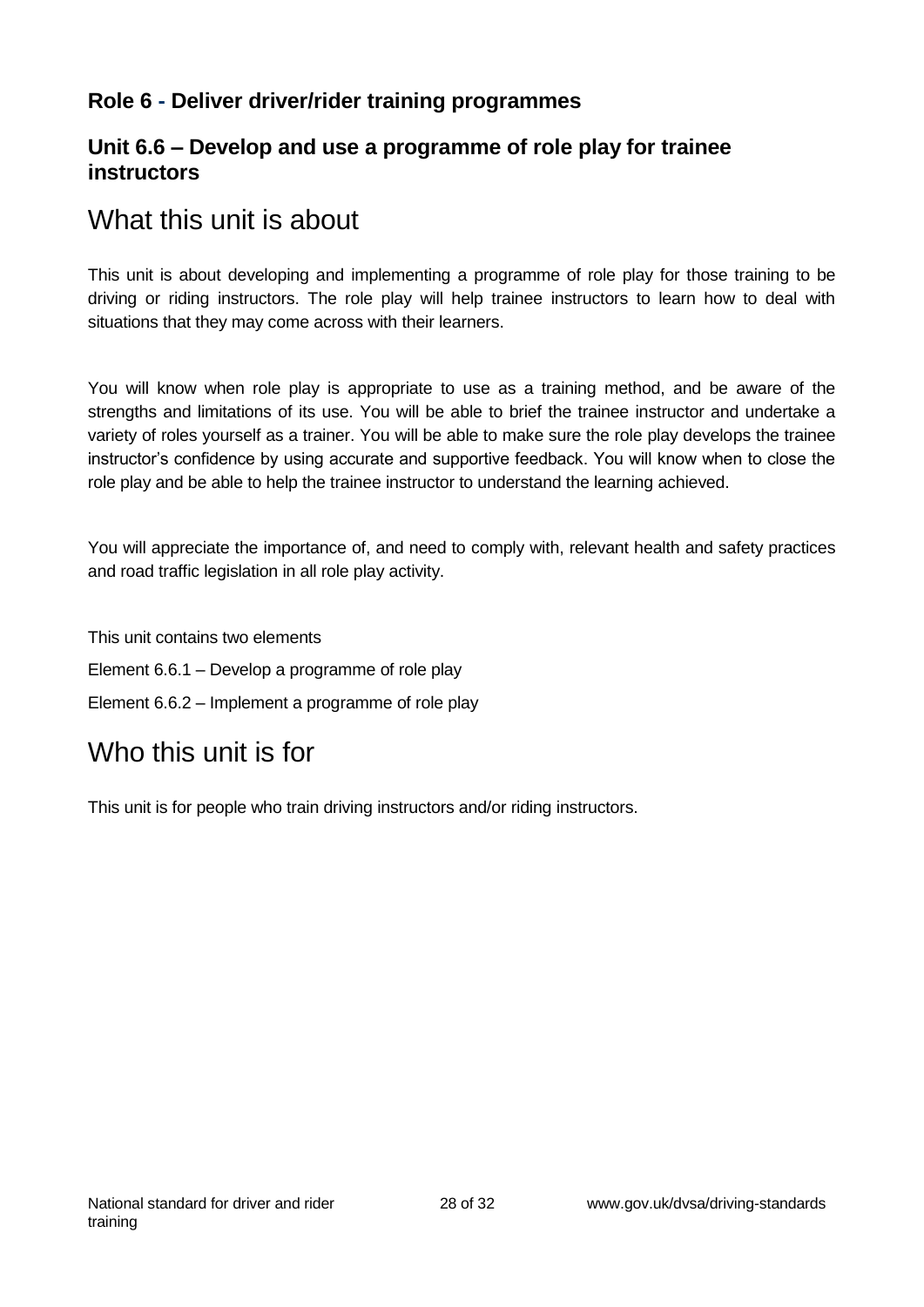| Your organisation  | This is the company you work for or, if you are self employed, the rules you<br>have set for yourself to ensure that you comply with relevant legal and<br>licensing requirements. |
|--------------------|------------------------------------------------------------------------------------------------------------------------------------------------------------------------------------|
| Vehicle            | This covers all powered means of travel, such as cars, motorcycles, vans, etc.                                                                                                     |
| Driver/rider       | This includes drivers or riders of all vehicles.                                                                                                                                   |
| Trainee instructor | Those training to be instructors of drivers or riders of all vehicles.                                                                                                             |
| Learner            | This term can indicate novices, partly trained, trained or experienced drivers<br>or riders including those who may be adding a licence category.                                  |
| Fault              | This includes any area of a learner's driving or riding that needs development.                                                                                                    |
| Simulation         | Committing (or appearing to commit) driving or riding faults. Displaying<br>development needs.                                                                                     |
| Role play          | This consists of both portraying a character and simulating faults/development<br>needs. The character portrayal supports the simulation.                                          |
|                    |                                                                                                                                                                                    |

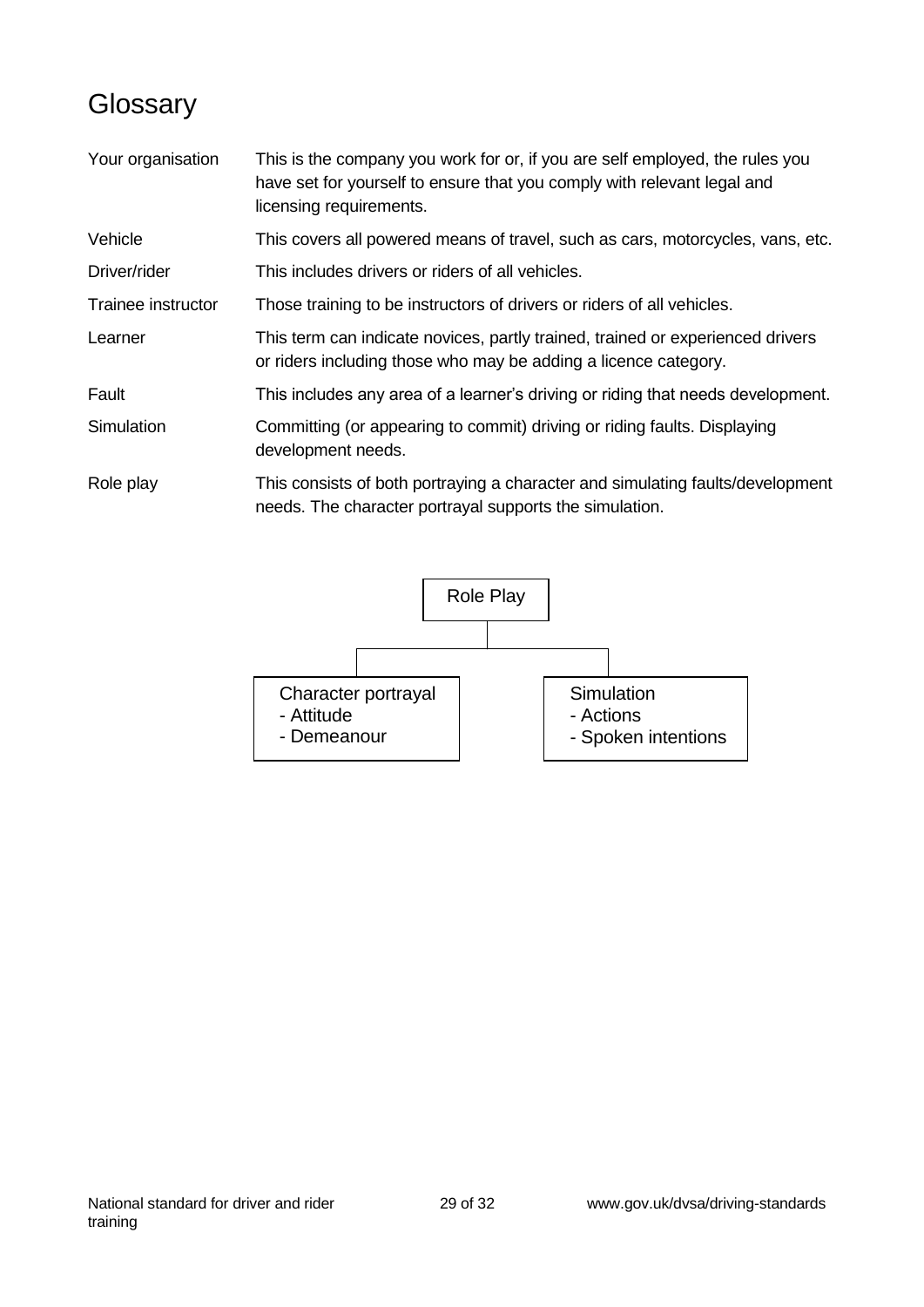### **Unit 6.6 – Develop and use a programme of role play for trainee instructors**

Element 6.6.1 – Develop a programme of role play

| About this element                                                                                          |                                                                          |                                          |                                                                           |  |  |  |  |
|-------------------------------------------------------------------------------------------------------------|--------------------------------------------------------------------------|------------------------------------------|---------------------------------------------------------------------------|--|--|--|--|
| This element is about developing a realistic programme of role play to be used with trainee<br>instructors. |                                                                          |                                          |                                                                           |  |  |  |  |
| <b>Performance standards</b>                                                                                |                                                                          | Knowledge and understanding requirements |                                                                           |  |  |  |  |
| You must be able to                                                                                         |                                                                          | You must know and understand             |                                                                           |  |  |  |  |
|                                                                                                             | 1. identify when role play could be an                                   |                                          | a. the strengths and limitations of role play                             |  |  |  |  |
|                                                                                                             | effective training activity                                              |                                          | b. how to develop role play situations that                               |  |  |  |  |
| 2.                                                                                                          | design role play activities that are<br>realistic, reliable and credible |                                          | meet the needs of the trainee instructor                                  |  |  |  |  |
|                                                                                                             | 3. make sure that the role play is relevant                              |                                          | c. when the use of role play is helpful, and<br>when to use other methods |  |  |  |  |
|                                                                                                             | to the needs of trainee instructors                                      |                                          | d. the types of faults and style of driving or                            |  |  |  |  |
| 4.                                                                                                          | define learning outcomes for each role<br>play situation                 |                                          | riding common to various types of<br>learners                             |  |  |  |  |
| 5.                                                                                                          | plan routes that are suitable for each<br>role play situation            |                                          | e. for which situations role play is not a safe<br>training method        |  |  |  |  |
| 6.                                                                                                          | plan simulation that makes sure that                                     |                                          |                                                                           |  |  |  |  |
|                                                                                                             | you, the trainee instructor and other<br>road users are not put at risk  |                                          |                                                                           |  |  |  |  |
|                                                                                                             |                                                                          |                                          |                                                                           |  |  |  |  |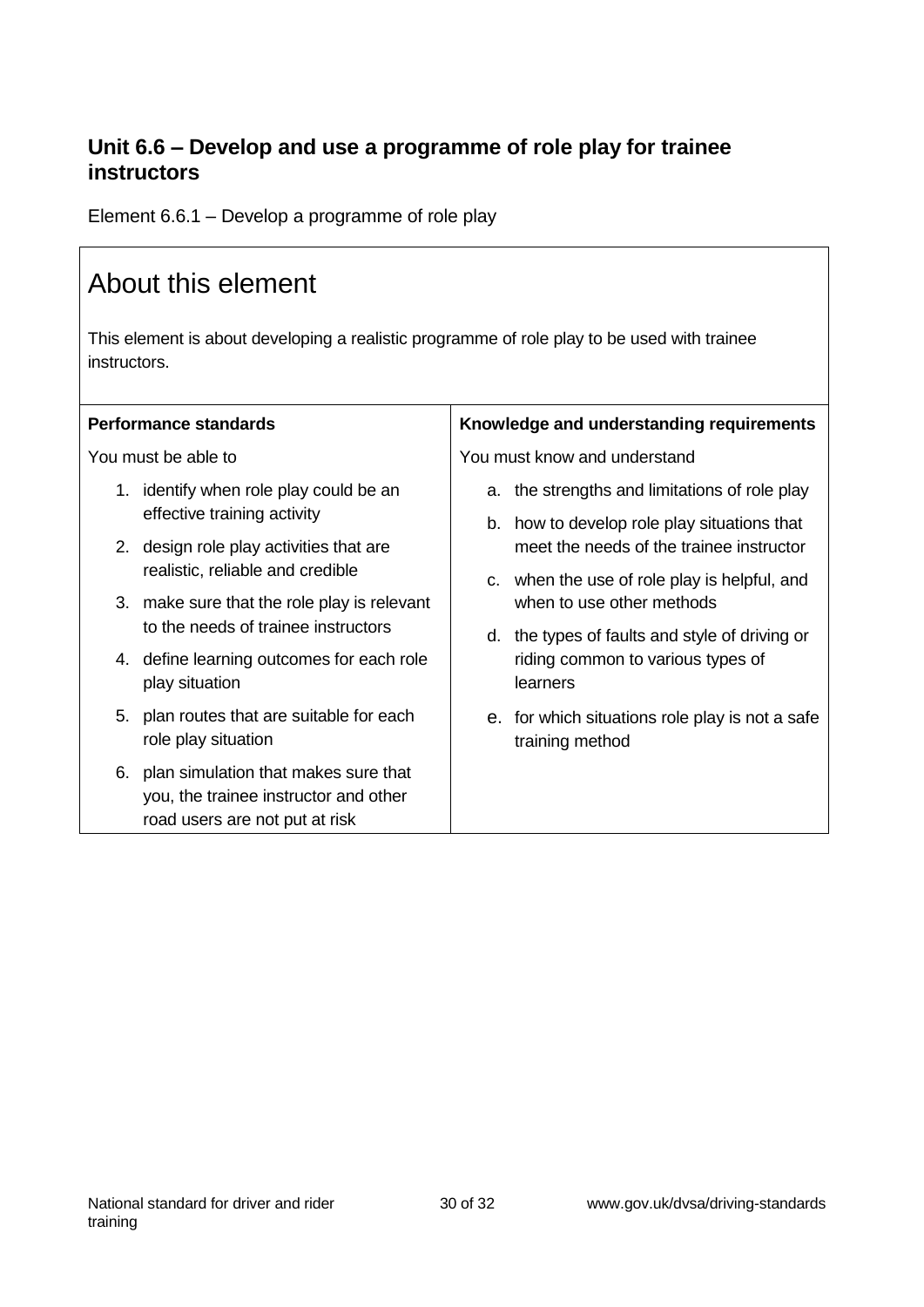### **Unit 6.6 – Develop and use a programme of role play for trainee instructors**

Element 6.6.2 – Use a programme of role play

# About this element

This element is about using the programme of role play with trainee instructors, and managing the role play effectively and safely.

| <b>Performance standards</b> |                                                                                                                                                                                   | Knowledge and understanding requirements |                                                                                                                           |
|------------------------------|-----------------------------------------------------------------------------------------------------------------------------------------------------------------------------------|------------------------------------------|---------------------------------------------------------------------------------------------------------------------------|
| You must be able to          |                                                                                                                                                                                   | You must know and understand             |                                                                                                                           |
|                              | 1. make sure that the instructor is briefed<br>on the learning outcome(s) of the role<br>play                                                                                     |                                          | a. how to give the trainee instructor a brief on<br>the purpose of and arrangements for the<br>role play                  |
| 2.                           | brief the trainee instructor on how you<br>will manage the role play, for example<br>how you will communicate with them<br>during the role play and how you will<br>give feedback | b.                                       | the importance of supporting the brief by                                                                                 |
|                              |                                                                                                                                                                                   |                                          | communicating in a way that does not<br>alter the trainee instructor's perception<br>of you as a learner                  |
| 3.                           | make sure the trainee instructor knows<br>when you are in or out of role                                                                                                          |                                          | driving or riding in a way that does not<br>$\bullet$<br>alter the trainee instructor's perception<br>of you as a learner |
|                              | 4. make sure that your behaviour is<br>consistent with the brief you have<br>given to the trainee instructor                                                                      |                                          | reacting realistically to the trainee<br>$\bullet$<br>instructor's responses                                              |
| 5.                           | stay in role while the role play is<br>meeting the learning outcome(s) and<br>close the role play when it is not                                                                  | C.                                       | how to make it clear when role play begins<br>and ends, and recognise when, to end the<br>role play                       |
|                              | meeting the learning outcome(s)                                                                                                                                                   |                                          | d. techniques for scanning the driving space                                                                              |
|                              | 6. maintain the focus of the role play on<br>the learning outcome(s)                                                                                                              |                                          | and planning your driving or riding whilst<br>also observing the trainee instructor                                       |
|                              | 7. scan the driving space and plan your                                                                                                                                           |                                          | e. the safe practices and legislation relevant<br>to the role play, and                                                   |
|                              | driving or riding so that you have all-<br>round awareness at all times                                                                                                           |                                          | that no faults can be committed that                                                                                      |
|                              | 8. make sure that safe practices are<br>followed while in role, such as                                                                                                           |                                          | contravene the rules of the road or<br>affect other road users                                                            |
|                              | verbal simulation of high risk faults<br>٠<br>where possible                                                                                                                      |                                          | that no faults that involve vulnerable<br>road users should be committed                                                  |
|                              | threatening unsafe manoeuvres<br>$\bullet$<br>without actually making the<br>manoeuvre                                                                                            |                                          | how to simulate risky attitudes                                                                                           |
|                              |                                                                                                                                                                                   |                                          | what types of faults you can simulate<br>verbally                                                                         |